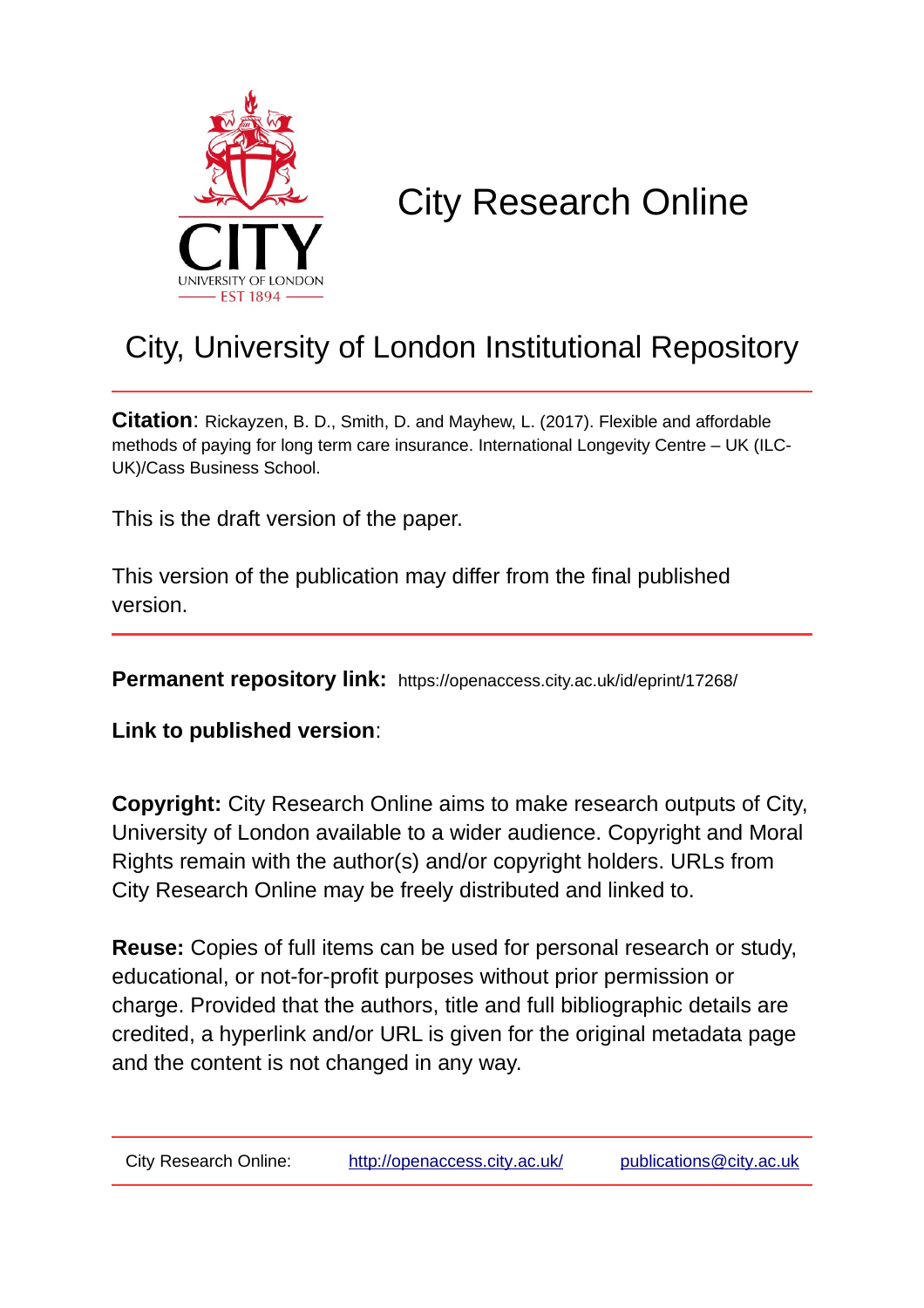# **Flexible and affordable methods of paying for long term care insurance**





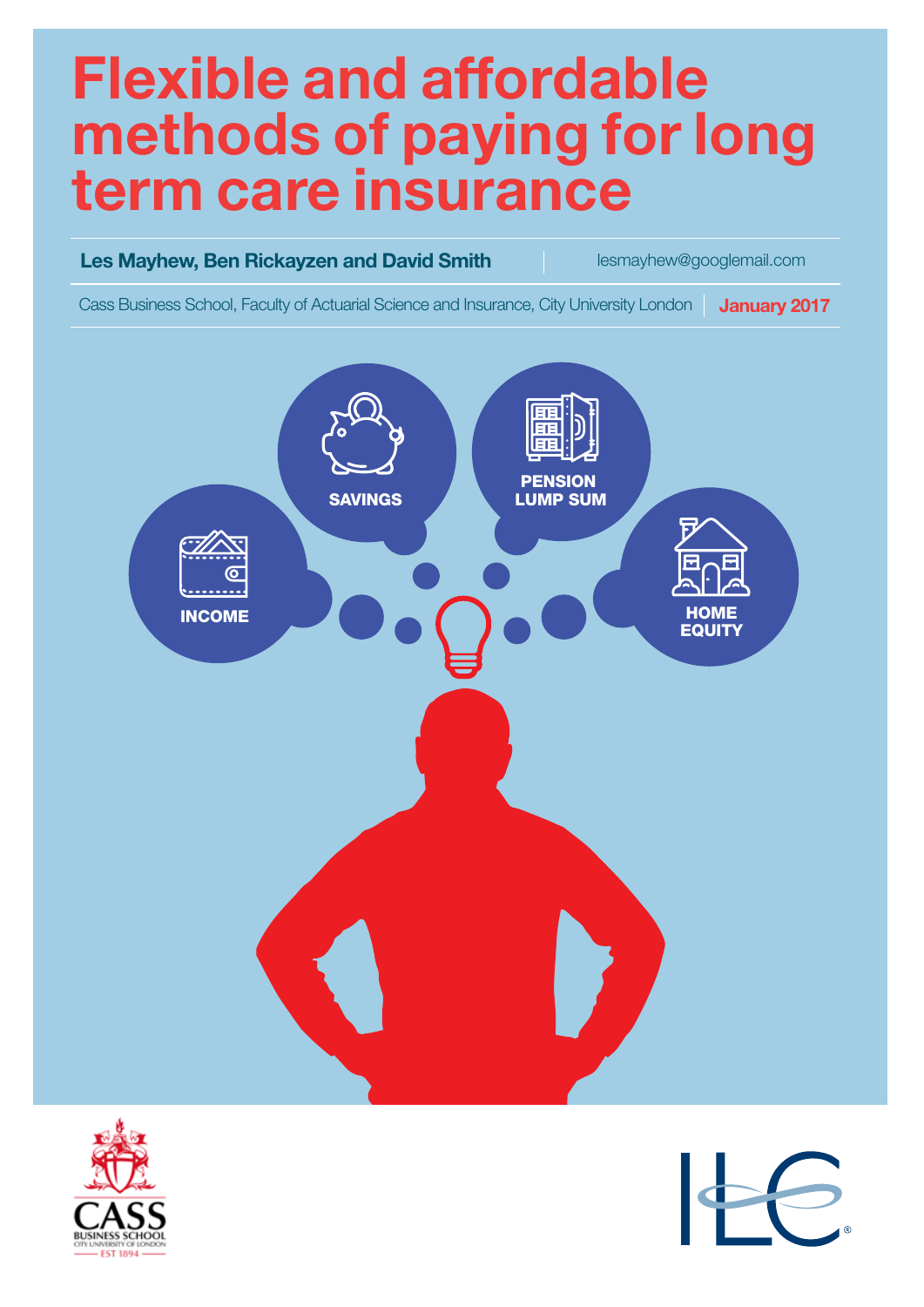The International Longevity Centre – UK (ILC-UK) is a futures organisation focussed on some of the biggest challenges facing Government and society in the context of demographic change.

We ask difficult questions and present new solutions to the challenges and opportunities of ageing. We undertake research and policy analysis and create a forum for debate and action.

The ILC-UK is a registered charity (no. 1080496) incorporated with limited liability in England and Wales (company no. 3798902).

ILC–UK 11 Tufton Street London SW1P 3QB

Tel: +44 (0) 20 7340 0440 www.ilcuk.org.uk

**This report was first published in January 2017 © ILC-UK 2017**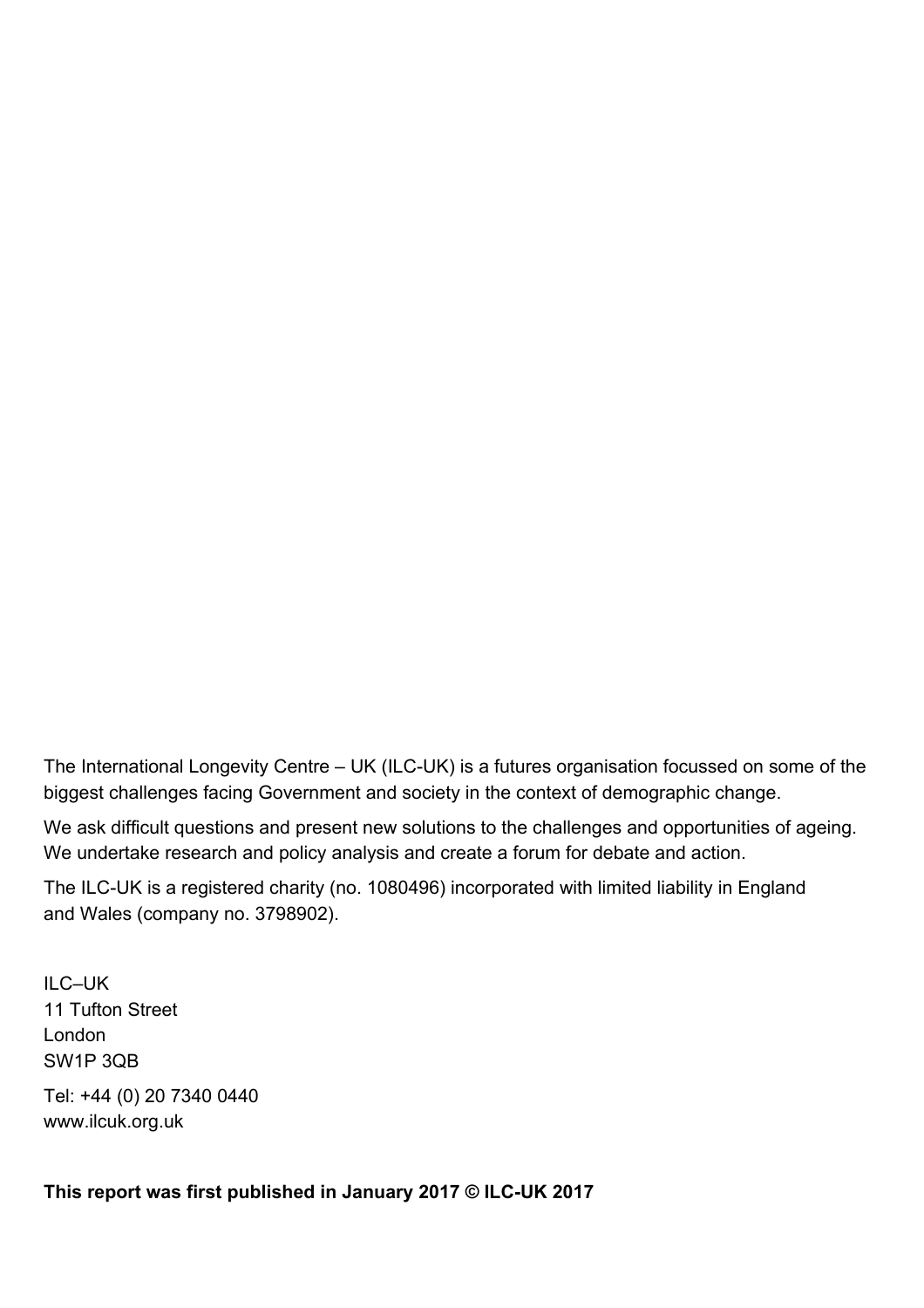#### **Note on the authors**

**Professor Les Mayhew** is based at Cass Business School in the Faculty of Actuarial Science and Insurance. He is a long term associate of ILC-UK and has produced many research papers on topics ranging from inequalities in adult lifespan, to longevity, pensions, paying for social care and housing wealth. He is an Honorary Fellow of the Institute and Faculty of Actuaries and a member of the Royal Economic Society. He is a former senior civil servant and member of the Office for National Statistics expert panel that advises on population projections. His research interests include health, pensions, and health and social care, for which he has received various research grants and is twice a winner of the Cass research prize'.

**Professor Ben Rickayzen** is a Professor of Actuarial Science and has been Head of the Faculty of Actuarial Science and Insurance at Cass Business School since January 2008. His research interests include health and social care, with a particular emphasis on long-term care for the elderly. He has received ESRC, EPSRC and Institute and Faculty of Actuaries' grants to support his work. He began his career at the actuarial consultancy, Bacon & Woodrow (now part of Aon), and qualified as a Fellow of the Institute of Actuaries in 1990.

**David Smith** is a Senior Lecturer in Actuarial Science in the Faculty of Actuarial Science and Insurance, Cass Business School, where he is Course Director of the BSc (Hons) Actuarial Science degree. He has carried out a great deal of research with Professor Les Mayhew in developing new methods of projecting populations as well as investigating new ways that the increasing costs of pensions and long-term care in the UK could be funded. He completed the Institute of Actuaries' examinations in 2002.

#### **Acknowledgements**

ILC-UK is grateful to Les Mayhew, Ben Rickayzen and David Smith of Cass Business School, Faculty of Actuarial Science and Insurance, for undertaking this research. They in turn are grateful to the insurance institutions, academic colleagues and others for their time and suggestions on earlier incarnations of the concepts and ideas expressed therein. Any errors of fact or misrepresentations are wholly the responsibility of the authors.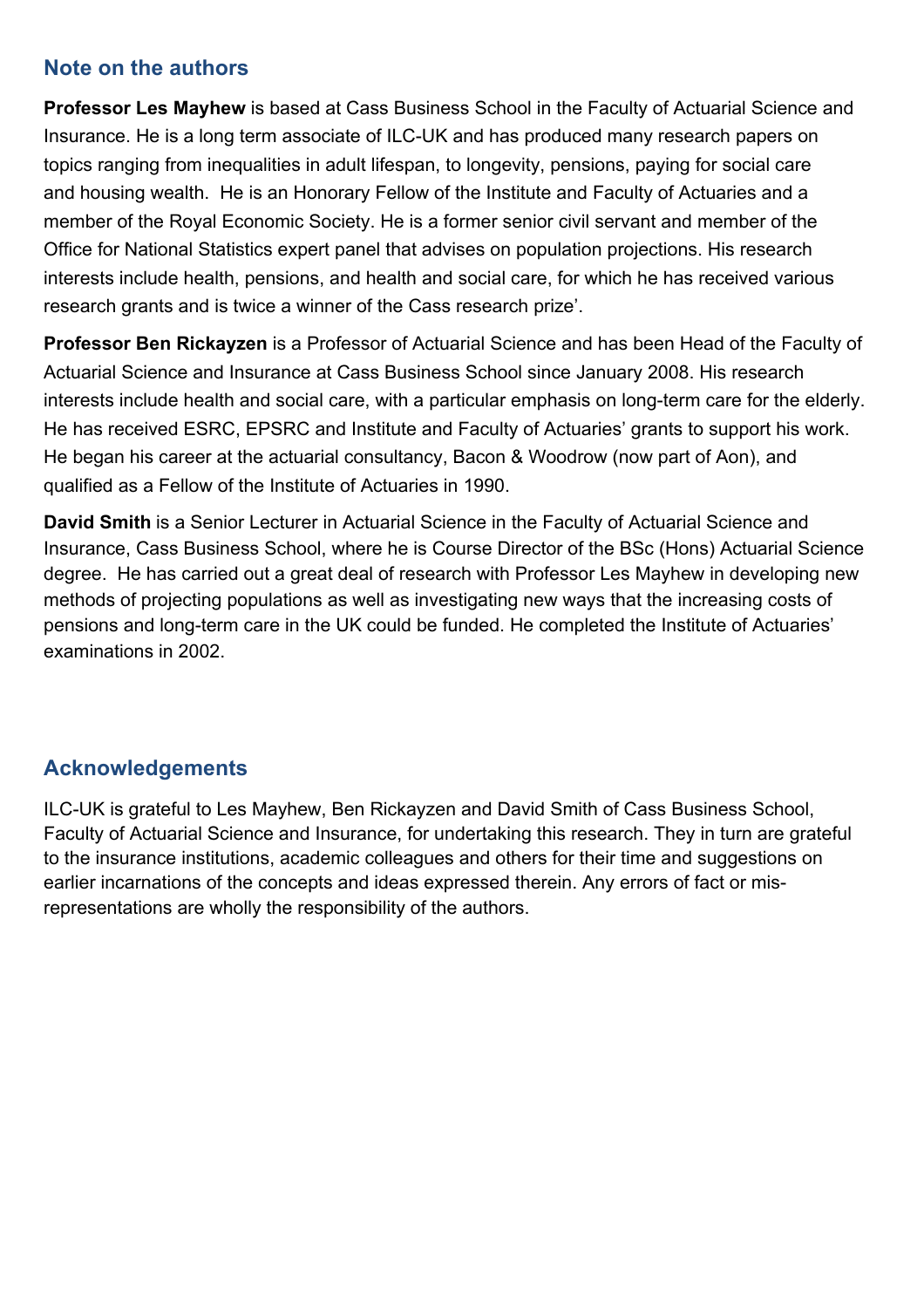## **Foreword**

In 1911, the average life expectancy for a man was 51.5 years. In 2011 it was 79, and between the period 2012-2014, men in England and Wales who reached the age of 65 could expect to live for a further 19 years. There have also been significant increases in the number of the 'oldest old' in the UK. In 1971, there were just 126,701 people aged over 90. By 2012 this had risen to 513,449; by 2027, this number is predicted to rise to over 1 million.

The dramatic increases in average life expectancies witnessed throughout the 20<sup>th</sup>, and early 21<sup>st</sup> centuries are one of our society's greatest achievements, and should rightly be celebrated. However, whilst we are living longer, we are also spending a greater proportion of our lives in ill health.

As of 2014, men are likely to spend nearly a fifth, and women more than a fifth, of their lives in ill health, requiring specialist care or additional assistance to engage in activities of daily living. At the same time, approximately 1.86 million people in England alone, or 1 in 10 of those over the age of 50, had unmet care needs.

Spending such a large proportion of one's life in need of specialist care is difficult to comprehend, not least because any resulting anxiety could be exacerbated by the lack of long-term care insurance products currently available.

This report will surely be welcomed by insurance providers and public policy experts as we all consider how best to engage and serve a rapidly ageing population with diverse asset/wealth holdings. Through exploring flexible approaches to funding long-term care insurance which account for the many ways in which individuals might fund long-term care, we might yet be able to provide long-term care funding solutions which preserve quality of life both now and in the future.

#### **Baroness Sally Greengross OBE**

Chief Executive, International Longevity Centre – UK Co-President, International Longevity Centre Global Alliance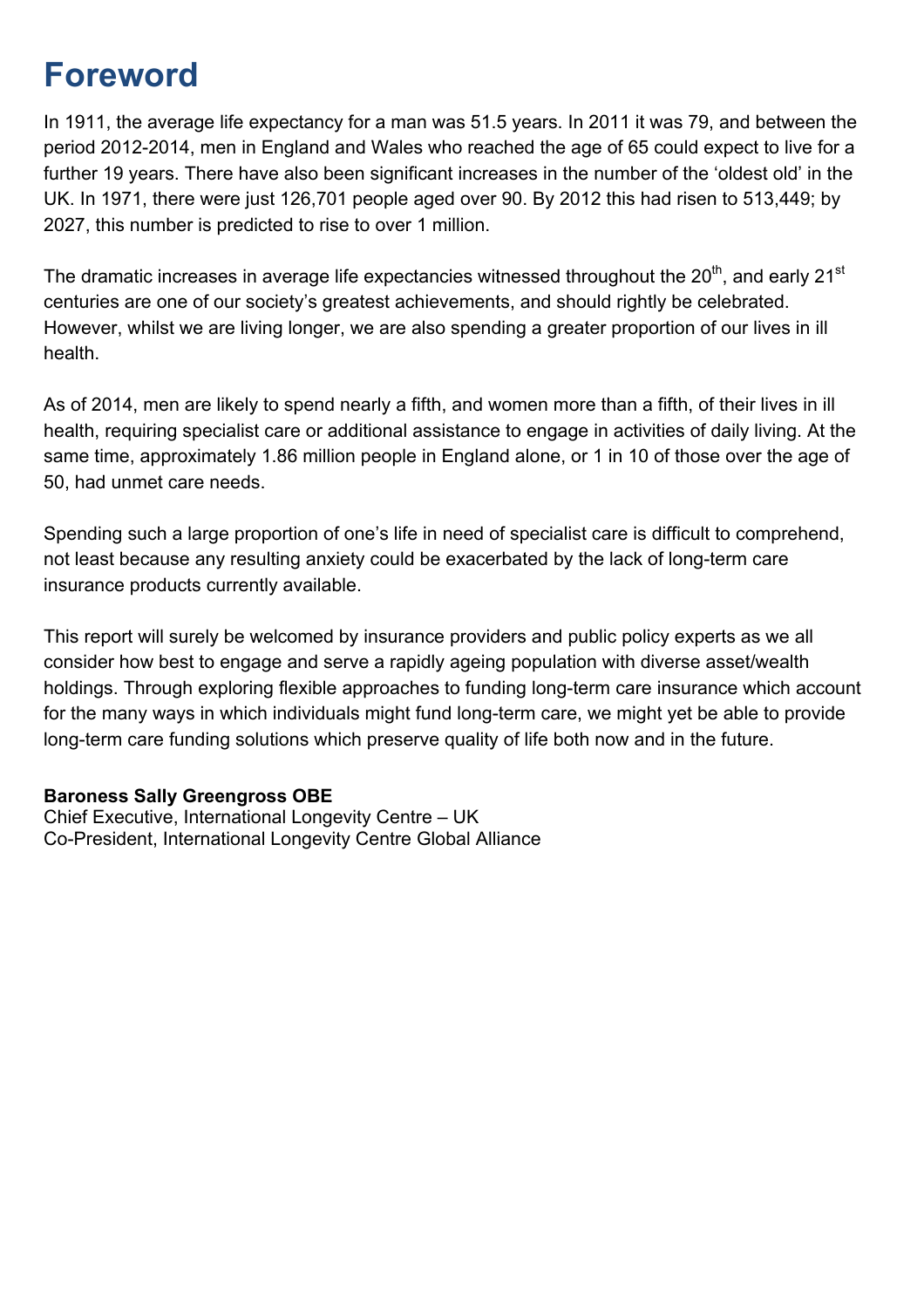## **Table of Contents**

| Flexible and affordable methods of paying for long-term care |  |
|--------------------------------------------------------------|--|
|                                                              |  |
|                                                              |  |
|                                                              |  |
|                                                              |  |
| 5. Illustrative examples of premium calculations 16          |  |
|                                                              |  |
|                                                              |  |
|                                                              |  |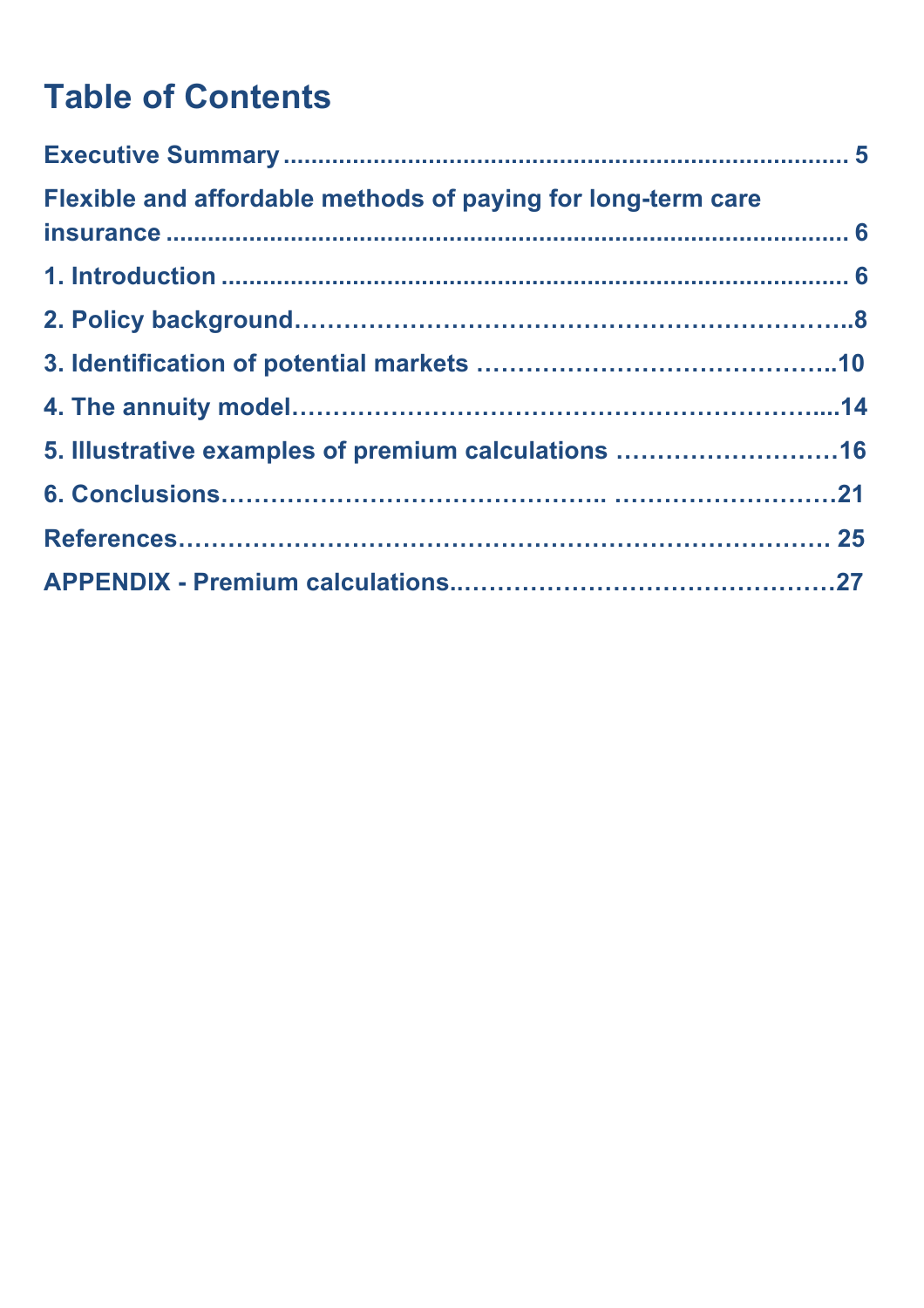## **Executive Summary**

With the dramatic increase expected in the number of older people requiring care, and the tightening of public funding, individuals will be increasingly expected to contribute to and plan for their own care in later life. However, history shows us that people are very reluctant to save for their care to the extent that there are no longer any providers of pre-funded long-term care insurance products in the UK to help address this problem. In this paper, we consider a product which is a disability-linked annuity that provides benefit payments towards the cost of both domiciliary and residential nursing care. We investigate different ways in which individuals can purchase this product with the goal of minimising the impact on their living standards, hence making the purchase of the product more palatable. As well as the traditional methods of purchasing insurance out of income and savings, this product can also be purchased by making use of assets such as residential property. This flexibility would allow individuals to have control over the timing of their payments to fit around their lifestyle. Some people will be more attracted to particular payment methods than others and a framework is presented which segments people according to individual circumstances. A model is developed showing how the annuity works and how premiums are calculated.

**Key words: Population ageing – long-term care – disability linked annuities – payment methods – market segmentation**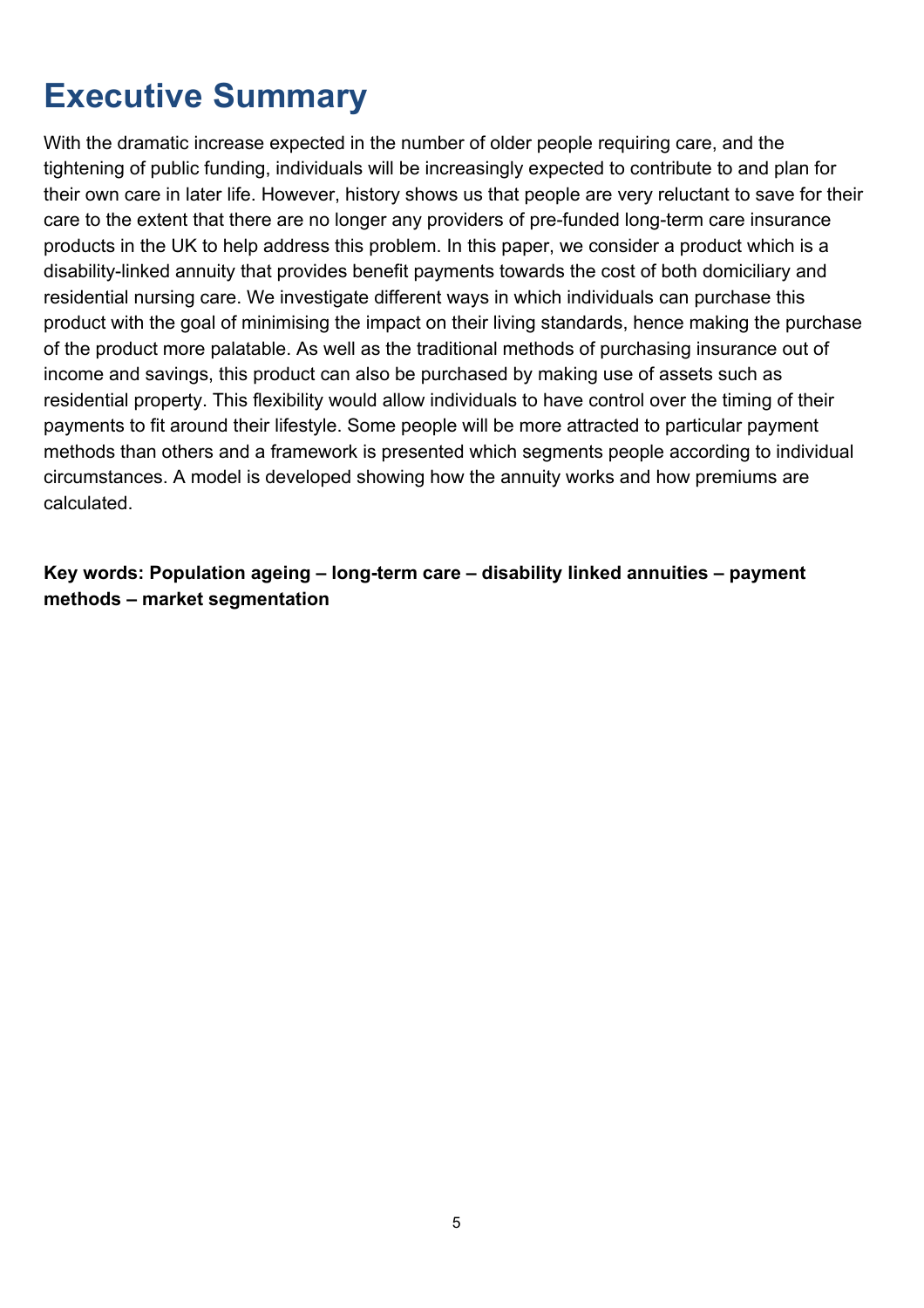## **Flexible and affordable methods of paying for long-term care insurance**

### **1. Introduction**

With the dramatic increase expected in the number of older people requiring care, and the tightening of public funding, individuals will be increasingly expected to contribute to and plan for their own care in later life (Colombo et al 2011; Wittenberg et al 2008; Pickard et al 2007; Karlsson et al, 2006). In England and Wales, for example, the population aged 75+ will increase from 4.65m to 10.4m between now and 2050, opening up the potential for massive increases in care provision whether State or privately funded (Appleby, 2013).

How to pay for long-term care is, and has been, a hot topic in the insurance world and in government circles (Mayhew 2017; Kings Fund 2014; Dilnot Commission 2011; Wanless 2006; HMSO 1999). Local authority social care budgets continue to be squeezed and the thresholds for receiving State support have been tightened. The result is that fewer people will receive State support than previously, and more people will be forced to pay for their own care (see SCIE 2015 for more information and definitions). However, history shows us that people are very reluctant to save for their care to the extent that there are no longer any providers of pre-funded long-term care insurance products in the UK to help address this problem (Mayhew et al 2010; Karlsson et al 2006; Poole 2006).

Theories abound about why this is the case but two of the most important are that the product is relatively expensive and, secondly, people have an 'optimism bias'. That is they do not believe it will affect them even though roughly a quarter will require long-term care at some point in their lives.<sup>1</sup> Another important reason is that many believe that the State will pay for their social care just as it provides health care free of charge at the point of use. In the UK, social care is means tested which means that to qualify for State financial support an individual's income must be less than the care tariff and that their assets must be worth less than £23,250.<sup>2</sup> The fact that many people do receive State funded care probably reinforces the belief that it is free so that there is no need 'to take action'.

The problem is that it is hard for an individual to know if they will qualify for State support in advance of needing it, and secondly if they do make a conscious decision to save, then State support will be withdrawn by £1 for every extra £1 of income. As a broad rule of thumb, if the value of the benefits plus income approximately equals the care costs that an individual will experience in the future then their assets should be fully protected; if it is less than future care costs then they will only be partially protected and the individual may eventually end up receiving State support anyway if the remain in care for long enough. This becomes more likely the greater the difference between the benefits received, the care costs experienced and the generosity of the means test itself at the time of need.

<sup>&</sup>lt;u> 1989 - Jan Samuel Barbara, margaret e</u> <sup>1</sup> Unlocking the Potential, DEMOS, 2014: - http://www.demos.co.uk/files/Unlocking\_potential\_-\_web.pdf?1393180449

 $2$  Income is defined as personal income plus imputed income from assets less a personal allowance of £24.40 per week (see Mayhew 2017 for further details).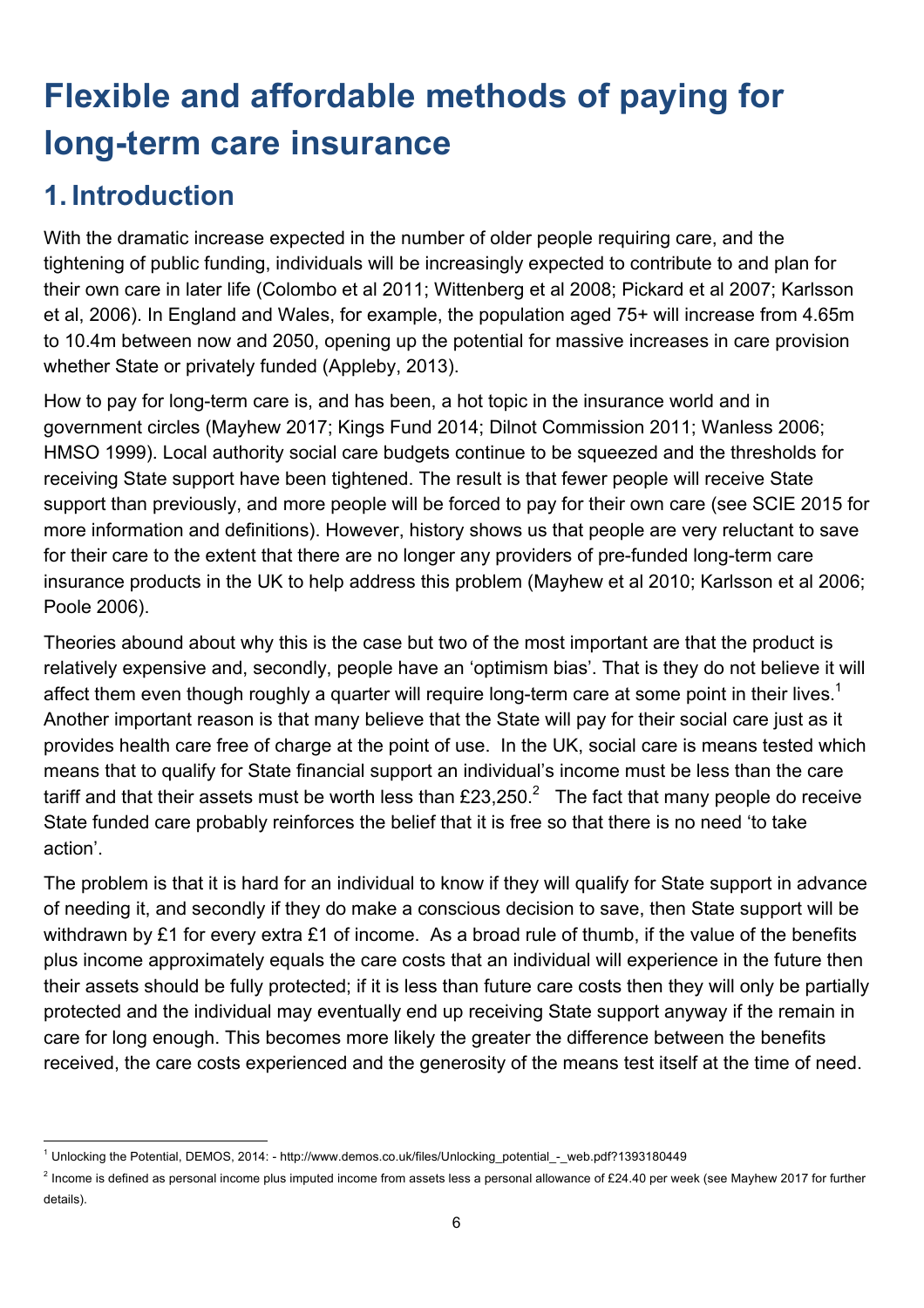However, this paper is not concerned with means testing as such but it flags up the fact that changes to means testing will be needed to make providing for long-term care more attractive to a greater number of people. While this is a necessary condition, in addition, suitable products in terms of both their cost and the benefits they provide must become available (see Mayhew 2017, which proposes changes to means testing arrangements).

The main objective of this paper is to investigate the different ways in which individuals can purchase a long-term care insurance product with the goal of minimising the impact on their living standards. As well as the traditional methods of purchasing insurance out of income and savings, we also consider how the product can be purchased through the use of assets such as residential property. This flexibility would allow individuals to have control over the timing of their payments to fit around their lifestyle and bequest motives (Mayhew et al 2016). To achieve this, we decided to focus on one particular type of insurance product, a disability-linked annuity, as we believe that this has significant advantages over the traditional indemnity product.

It is also useful, and may be essential, if there are financial inducements that apply to the policies on offer. Examples could include tax relief on the premiums or the benefits, disregards for means testing purposes or reductions in exposure to inheritance tax liability on death. We make this point because buying this kind of insurance is always going to be a 'hard sell' based on what we know about previous failed attempts to launch products of this kind in the UK. However, a full discussion of how inducements such as tax breaks could operate or how changes could be made to means testing to improve the marketability of the product is beyond the scope of this paper.

#### **1.1 Benefits payable**

Rickayzen (2007) proposed a product which he called a "disability linked annuity". This is a standard whole life annuity but with the benefit received increasing if the person becomes disabled. He considered two levels of annuity enhancement which would depend on the severity of disability (i.e. "moderate" or "severe"). Therefore, the annuity increased to help meet the higher living costs due to care needs. A similar product, known as a "care annuity", has been considered in the US (Brown & Warshawsky 2013; Warshawsky 2012; Murtaugh et al 2001).

The product considered in this paper is a variation on the disability linked annuity in that no annuity payments are made while the policyholder is "healthy" (i.e. they are not in either a "moderate" or "severe" states of disability) - see Kenny (2017). Determinants of the policyholder's state of health could, for example, be linked to the failures of a set number of Activities of Daily Living (ADLs), such as being unable to dress or feed oneself. The "moderate" state could therefore equate to the policyholder requiring care at home, whereas the "severe" state could equate to the policyholder needing nursing or residential care. The benefit amounts will thus be designed to approximately cover the associated costs.

The reason we have chosen to design a product which pays no annuity benefits while the policyholder is in good health is that this minimises the cost of the product by only focusing on the care cost needs.

Having described the benefits which the product provides, we are now in a position to compare different payment methods which could be used to purchase the annuity.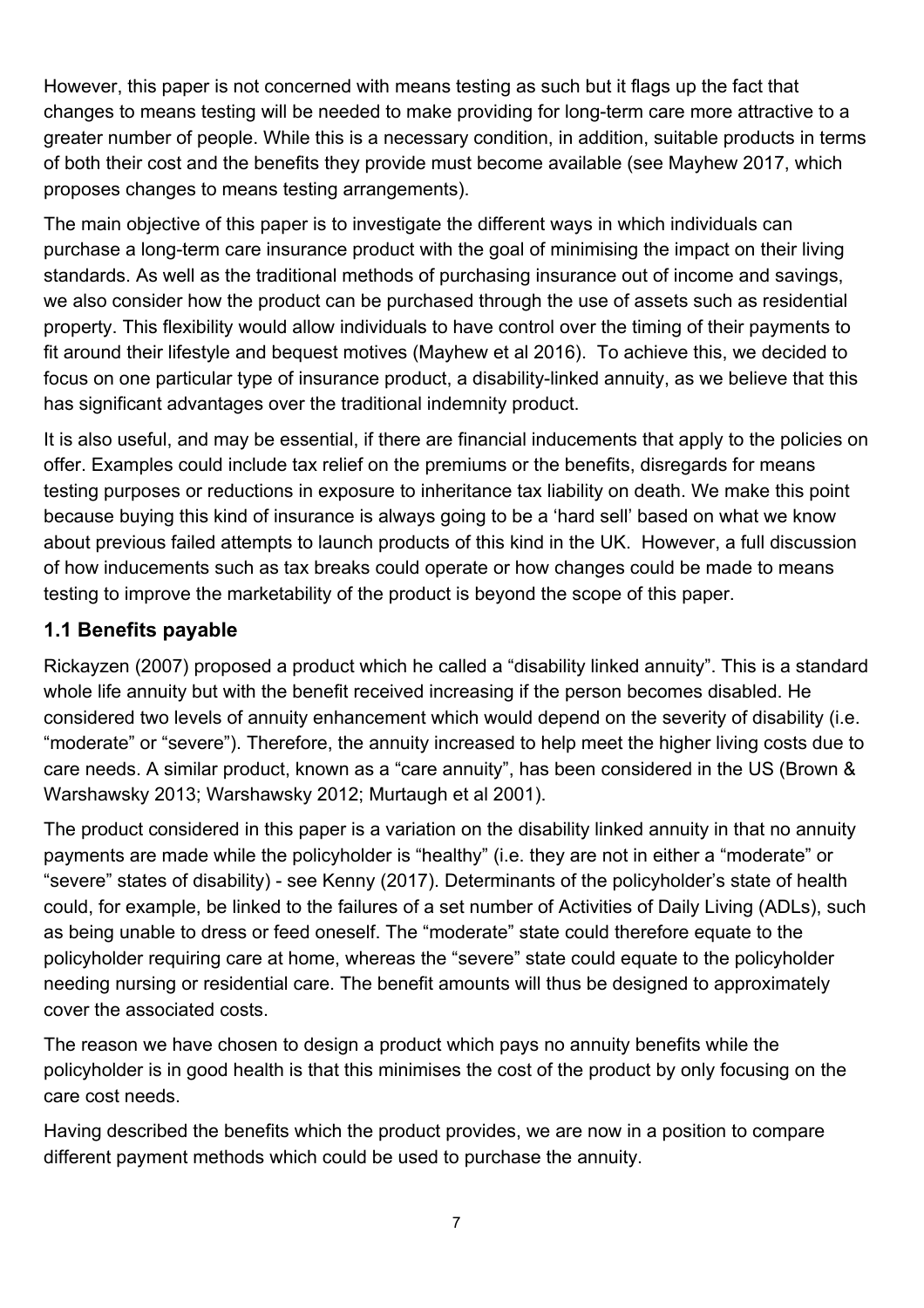#### **1.2 Payment methods evaluated**

A key aspect of the research is to investigate and compare four different methods of payment for this product. These are:

- a one-off upfront lump sum premium;
- a regular monthly or annual premium which ceases if and when the benefits are triggered;
- a payment after death or entering long-term residential care using the value of the home upon sale: either (a) based on a percentage of the housing equity; or (b) at an agreed monetary amount.

For long-term care insurance, cover needs to be purchased on an individual basis. This is because, if joint policies were sold, then if one of the couple triggers the benefits the other life would lose their cover. Therefore, a couple would each need their own individual policy.

An issue arises if a couple want to use equity release to purchase their policies as the premium is paid when the policyholder enters care or dies which is problematic in the case where the spouse still needs to live in the home. This not only causes delay, but increases uncertainty for the insurer as to when they will receive the premium. For these reasons, we assume in our model that only people living alone are able to use equity release.

To model the benefits specified above, we consider the following four possible care pathways a person could embark upon. They could:

- (1) die before becoming disabled no benefit paid
- (2) die whilst moderately disabled
- (3) die whilst severely disabled (having been previously moderately disabled)
- (4) die whilst severely disabled (having not previously been moderately disabled)

The rest of this paper is structured as follows: Section 2 provides more detail about the policy context from a consumer perspective; Section 3 identifies potential customers and considers 'willingness to pay'; Section 4 describes the model and Section 5 the results. Section 6 draws the conclusions together and suggests the next steps.

## **2.Policy background**

There is no universally agreed way to pay for social care. Usually it is a partnership between the individual and the state in different measure. Examples range from universal insurance systems, such as exists in Germany, to co-funding solutions based on a mix of state, local and personal contributions (e.g. those found in Japan and Sweden). In the UK, care is heavily means tested where both assets and income are taken into account so that only the poorest qualify for state assistance. Proposed changes to the means test should lead to it becoming more generous, although not by very much. However, these changes have been postponed to at least 2020 and this opens up a window of opportunity for the government and personal finance industry to work together in the meantime.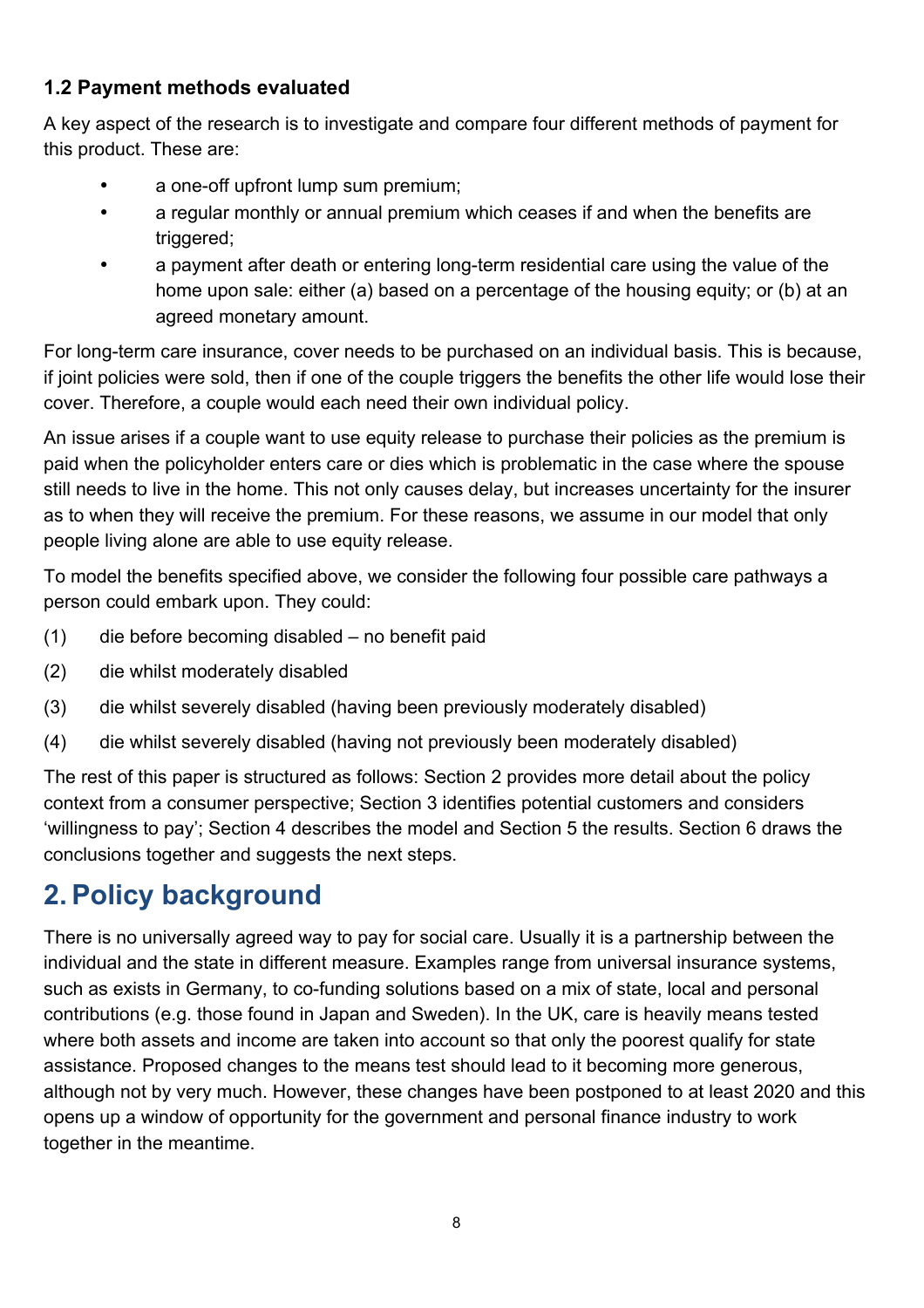The problem is that long-term care insurance has never properly functioned in the UK for a range of reasons. As noted earlier, one is that people incorrectly assume that the State will take care of them and, secondly, they are unaware of the huge costs that can accrue which could result in them having to sell the family home. Because the probability of needing long-term care at any time in one's life is still relatively small, many people are willing to take the chance rather than reducing their current standard of living, especially given the modest incomes of most pensioners.

One thorny issue is that all but the wealthiest face the conundrum that if they save for long-term care then a similar amount will be taken away by a reduction in state support. The population is also conflicted in others ways. For many, their most important asset is their home but this is an illiquid asset until it is sold. Such an upheaval at a late stage in life can be very uncomfortable unless it is done soon enough and planned in an orderly way rather than as a 'distress sale' which can happen.

However, attitudes appear to be slowly changing. A recent survey<sup>3</sup> found that nearly 50% of adults see their home as a key part of their retirement planning whilst one in three want to give money to a child or grandchild and 61% see it as part of their inheritance planning. More surprisingly, 56% of respondents recognise that some wealth would be needed to pay for care and therefore this may indicate that there would be demand for a suitable long-term care product. This paper argues that greater flexibility over the method of paying for long-term care protection could enable people to inject more certainty into their retirement plans while also protecting their inheritance.

Many older people are asset rich but income poor. This means that they may need to cut their standard of living to pay for long-term care insurance or use some of their tax free pension lump sum which they would rather have spent on something more enjoyable such as a cruise or a new car. If instead, they are able to use the value in their home, they may be able to purchase long-term care insurance without having to sell their home.

As previously mentioned, the product we propose is annuity based where the benefits would be triggered upon a needs assessment. Ideally it would be tied to the new State system introduced under the Care Act (2014). However, the traditional method of basing it on the loss of ADLs could also be considered. Benefits cover spells in domiciliary, residential care or both and would seamlessly move from one care setting to another, subject to the benefits being triggered in the ways suggested.

Since care costs vary considerably according to the level of care required, the charges levied by individual care providers to indemnify against these potential costs will generate large amounts of uncertainty. This would translate into large, unmarketable premiums which is why our proposed product provides an annuity which is of specified monetary amounts. Therefore, although our product only provides a contribution towards the actual costs, we believe that the policyholders would prefer the cheaper premiums and the guaranteed benefits i.e. the insurance company does not specify the care to which the policyholder is entitled.

The advantages are that, when taking out the policy, the individual can choose the levels of annuity that they wish to receive if they subsequently require care, and they can choose how to apply the annuity payments to suit their care needs best. The product itself could be bought at any age but,

 <sup>3</sup> Taken from the Actuarial Post: http://www.actuarialpost.co.uk/news/retirees-desire-to-leave-inheritance-weakening-3697.htm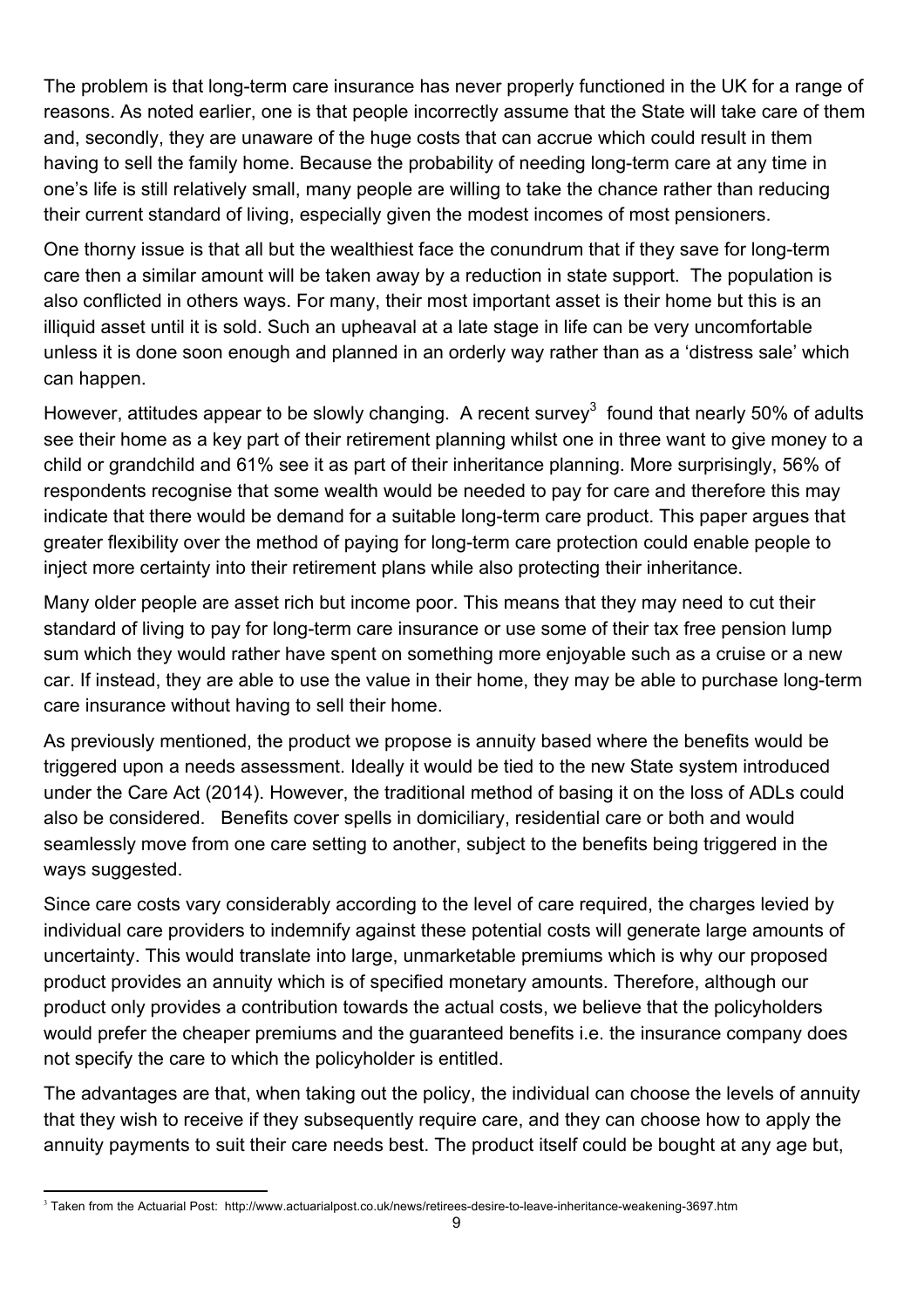for various reasons, most people would not commit until around retirement age when retirement planning becomes a key issue.

As noted in the introduction, the wider question of how the claim payments are treated under the means test rules is not considered. Suffice it to say that we favour the idea that the government should provide some reward to people who have made a conscious decision to save for their care. These rewards could include tax relief on premium payments as exists for pensions, or some of the income benefits could be disregarded for means testing purposes.

We begin our analysis by reviewing the distribution of income and assets in the population aged 65+ and the constraints they face in confronting the question of how to pay for possible care needs in later life. These include competing objectives such as preserving current living standards, gifting opportunities and maintaining liquid assets to meet any unforeseen future events.

## **3. Identification of potential markets**

Age 65 is currently considered to be the boundary between working age and pension age in the UK, although the distinction is becoming increasingly blurred following the elimination of the default retirement age and changes in state pension age.

Figure 1 is a contour map showing the distribution of wealth in the age 65+ population based on assets and income using data from ELSA. $4$  Contours represent concentrations of the age 65+ population with different levels of income and capital.

By age 65, most of the current population will have retired and will have paid off their mortgages. Their incomes will generally be lower than in pre-retirement but will also be more certain. However, their circumstances may change if they work beyond 65, if they receive a windfall (e.g. through inheritance) or if they still have an outstanding mortgage.

It can be seen that income is concentrated in the £7,000 to £15,000 range, with a modal value of approximately £11,000 per annum. This is made up from a combination of the State pension, any private pension entitlement, plus other sources including welfare benefits.

The distribution of asset values shows a completely different pattern to income; it is bimodal (i.e. it has two peaks) and ranges from nothing to very substantial amounts (assets above £250,000 are not shown).<sup>5</sup> Two particular asset concentrations are observed – one, very dense, near the x-axis centred on incomes of £11,000 per annum with assets of under £25,000, and another, centred on the same income level, with assets of £100,000. The reason for these two centres of asset concentration is that the second peak consists mainly of home owners and the first peak does not.

It should be noted that the values of asset holdings are in respect of individuals rather than couples and so the value of jointly owned assets is assumed to be divided equally between the couple.

<sup>&</sup>lt;u> 1989 - Jan Samuel Barbara, margaret e</u> <sup>4</sup> English Longitudinal Study of Ageing: http://www.elsa-project.ac.uk/(accessed 12 Feb 2014)

<sup>&</sup>lt;sup>5</sup> Note that net negative assets are also possible e.g. as a result of outstanding mortgage debt, although this is a relatively rare occurrence.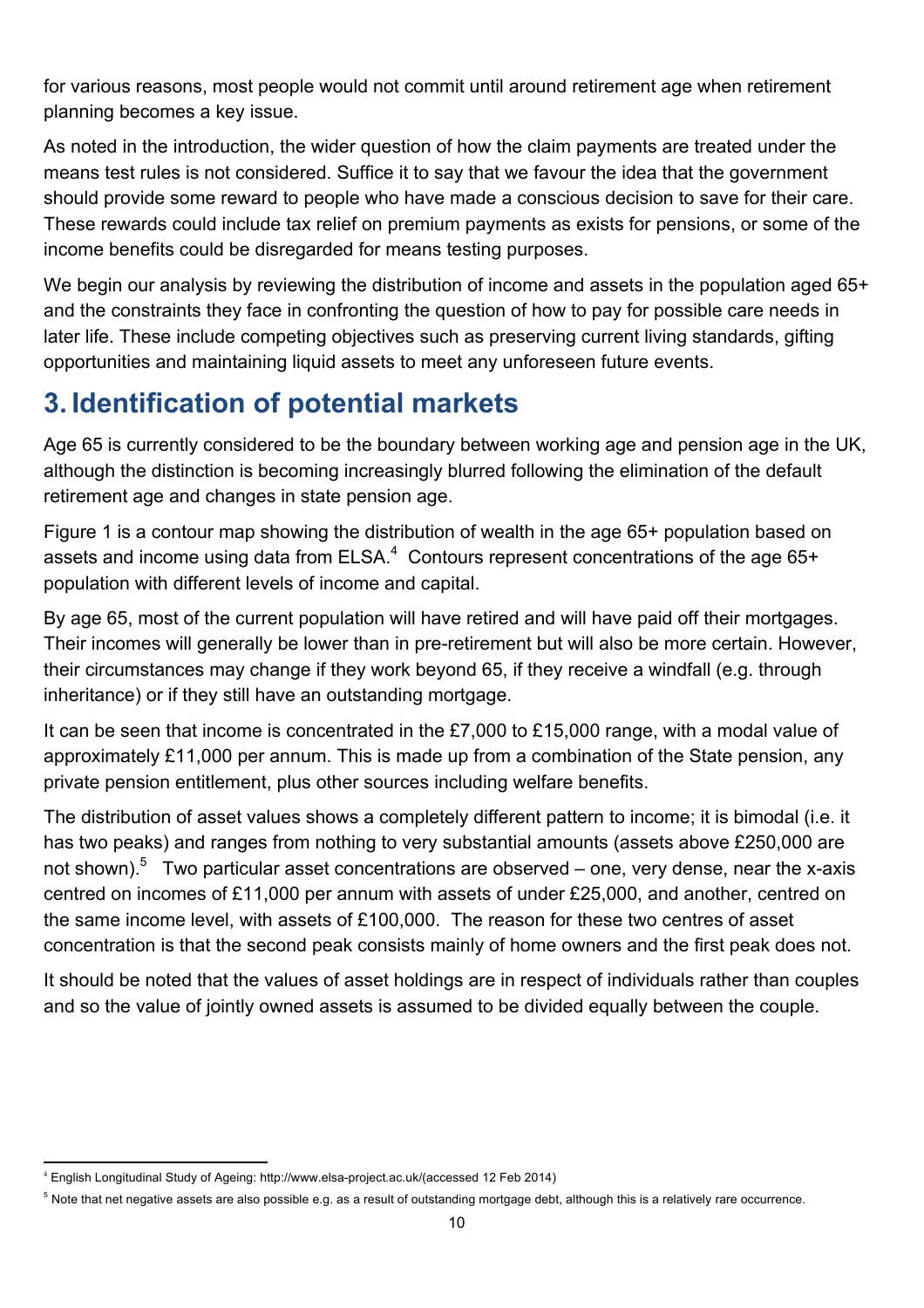Figure 1 schematically divides the age 65+ population into four stylised groups. These are as follows:

A: People with low to median incomes and relatively few savings. They do not have any property assets and could receive some means tested financial support such as help with housing costs or other benefits;

B: People who do not own their own home but have a reasonable retirement income. They are able to set money aside each month but do not have large liquid savings;

C: Home owners with median to high retirement incomes. They are the most likely to have sufficient liquid savings to draw upon if needed;

D: Home owners with low to median retirement income. They may struggle with the cost of living (i.e. they are 'asset rich and income poor').



*Figure 1: Wealth map of the age 65+ population with contours indicating concentrations of assets and income. For an explanation of the notation, see text.*

Let us consider four retirement objectives that are important to people in retirement and how these might influence whether to purchase a long-term care policy. We further consider the most appropriate method to pay for the product.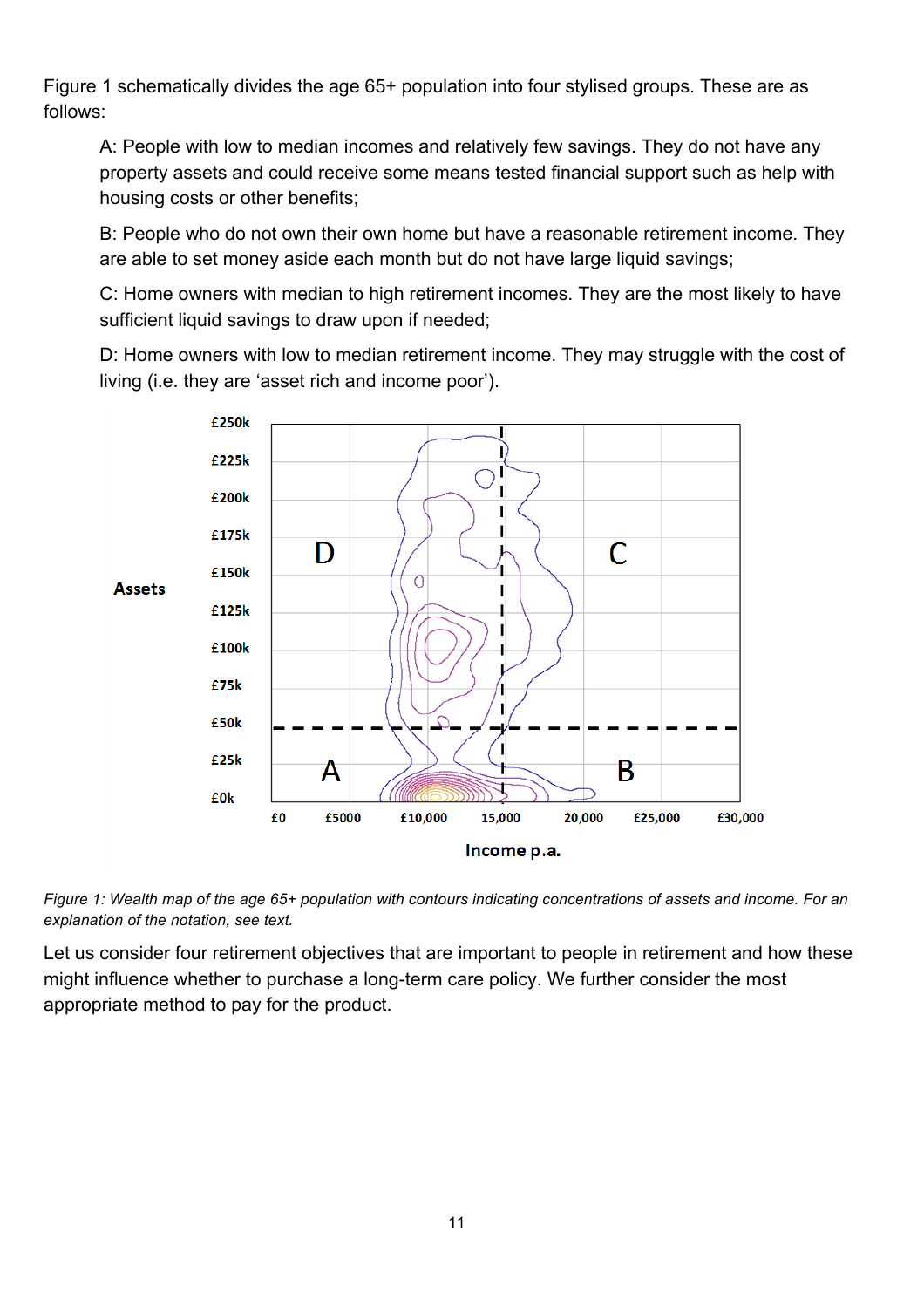These objectives, shown in the columns of Table 1, are to:

1. maintain a satisfactory standard of living, including paying household bills, having enough to eat and some money left over for leisure, holidays and family visits;

2. be able to gift money to close relatives such as children or grandchildren (e.g. to pay for education or a deposit on a home);

3. retain control over their finances to avoid becoming dependent on State financial aid, and ideally with no need to borrow;

4. reduce their exposure to inheritance tax so that as much of their estate remains and their legacy is protected.

For illustration we will assume that these objectives are common to all four groups but in different measure depending on their position on the income-asset spectrum. We will assume that members in each group are considering whether to protect themselves against the cost of long-term care and are analysing what their options are. Each individual is considering the same annuity based policy and is deciding whether to purchase cover and how best to pay for it. The options are:

- Do nothing that is, decide not to purchase the product
- Purchase by a one-off upfront lump sum premium
- Purchase by regular monthly or annual premiums which cease if and when the product is triggered
- Purchase by a payment after death using the value of the home upon sale: either
	- (a) based on a percentage of the housing equity; or
	- (b) by means of a monetary loan secured against the house.

In both the latter cases, the debt would be settled on sale of the home or entry into care, depending on individual circumstances.

| Group | Method of<br>payment | No reduction in<br>current standard<br>of living | Gift<br>opportunity | Less likely to<br>fall back on<br>the state if<br>care needed | No or<br>reduced<br>exposure to<br>IHT |
|-------|----------------------|--------------------------------------------------|---------------------|---------------------------------------------------------------|----------------------------------------|
| A     | Do nothing           |                                                  |                     | x                                                             |                                        |
| B     | Regular payments     | x                                                | x                   |                                                               |                                        |
| C     | Single premium       | x                                                | x                   |                                                               |                                        |
|       | Housing equity       |                                                  |                     |                                                               |                                        |

*Table 1: Retirement objectives that condition responses as to whether to seek financial protection for care costs in later life.* Key:  $\checkmark$  more likely to apply;  $\checkmark$  less likely to apply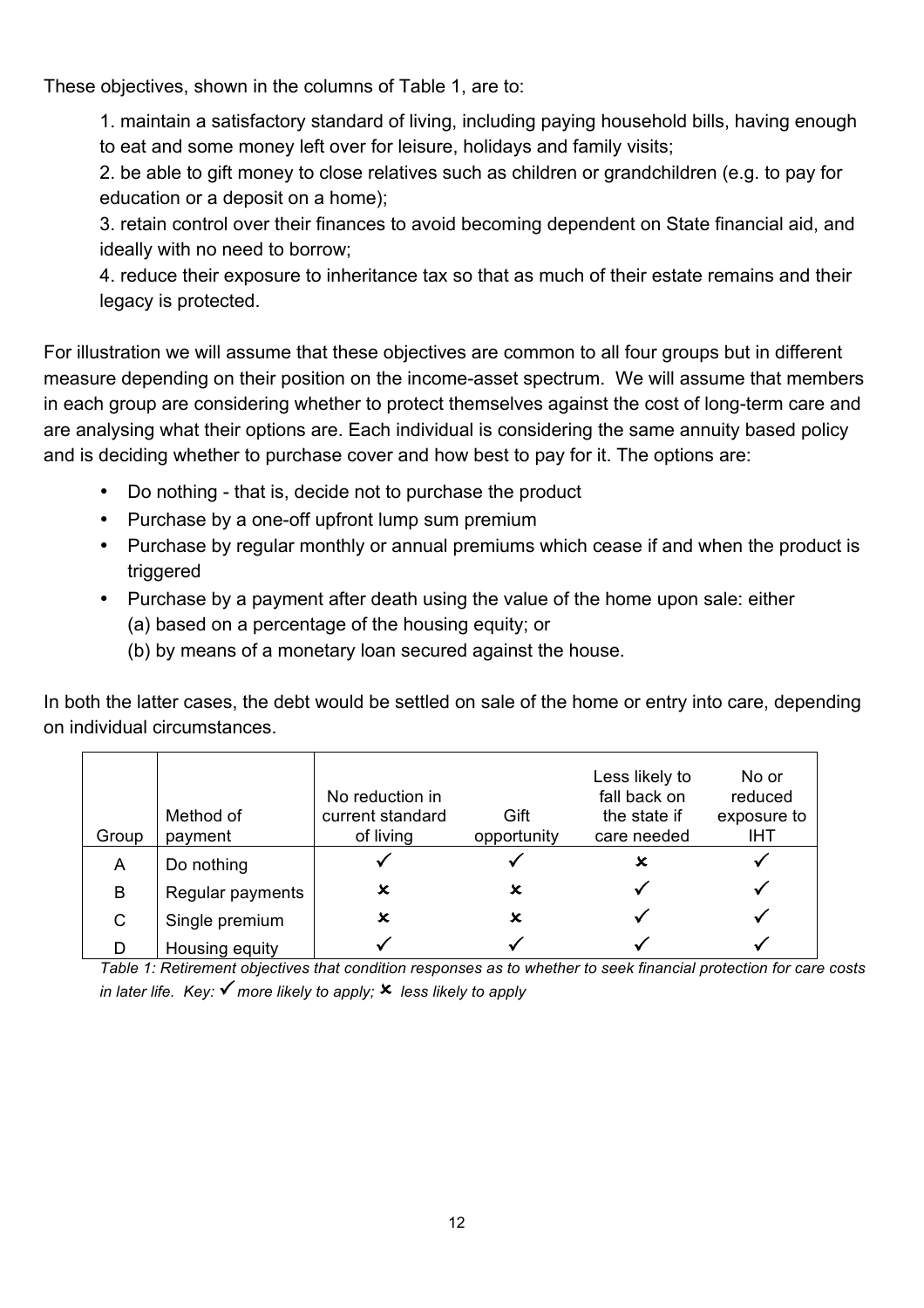We now consider each group's approach to paying for long-term care in response to their wealth and their retirement objectives:

**Group A**: People in Group A are those most likely to 'do nothing '. They are prepared to take the risk, hoping that they will never need long-term care before they die. They are on low to median incomes with assets less than £50,000. As they have low income and assets, they judge that the State will probably fund their care and may be aware that if they did save more then State support would be reduced. Since their assets are well below the threshold for inheritance tax purposes (currently £325,000) inheritance tax is not a consideration. If they do have savings, they would prefer to gift regularly in small amounts (e.g. to grandchildren) rather than risk having the savings affect the means test.

**Group B**: People in Group B have incomes that are higher than the median. Their savings are relatively modest and they are unlikely to own their own homes. Those people in Group B who have a high enough income will be able to pay a regular premium without unduly sacrificing their standard of living. On the other hand, a single premium payment could eat into their modest savings, reduce their gifting opportunities, and could also affect large purchases such as buying a new car or going on a cruise. Equity release is not an option in their case and nor is inheritance tax an issue.

**Group C**: People in Group C have similar incomes to those in Group B but are also more likely to own their own homes and have more savings. Of all the groups they have the greatest choice in terms of their preferred method of payment but they may decide that a single premium is best for them. This is because it secures their long-term care needs without taking the risk that adverse changes in their future personal circumstances could affect their ability to continue to pay regular premiums. However, there are some people with sufficient income and savings who may decide to take no action and so fall into the 'do nothing' camp because they believe they can self-fund if need be. The key point is that, by purchasing a policy by any of these methods, will protect the remaining estate from the risk of high care costs.

**Group D**: People in Group D are home owners on relatively low retirement incomes that range from low to median. Assuming they have few liquid savings they would not be able to afford either a single premium or to make regular payments without sacrificing their current standard of living. Therefore, the most logical way to purchase long-term care insurance is by utilising equity release. By ceding a proportion of their property, the rest is protected against the risk of depletion from the costs of long-term care, hence allowing it to be bequeathed. The equity that is released to pay for the policy will reduce the value of their estate. As a result, they would be less exposed to inheritance tax assuming the value of the estate is above the threshold. In these circumstances, and assuming inheritance tax is paid at 40%, the net cost to the estate is effectively only 60% of the premium. Purchasing an insurance policy will mean that the remaining assets would be protected for inheritance purposes.

To put a scale on the sizes of these groups, of the approximate 11.3m people aged 65+ in England, roughly 2.5m people fall into Group A , 0.9m in B, 3.6m in C and 4.3m in D.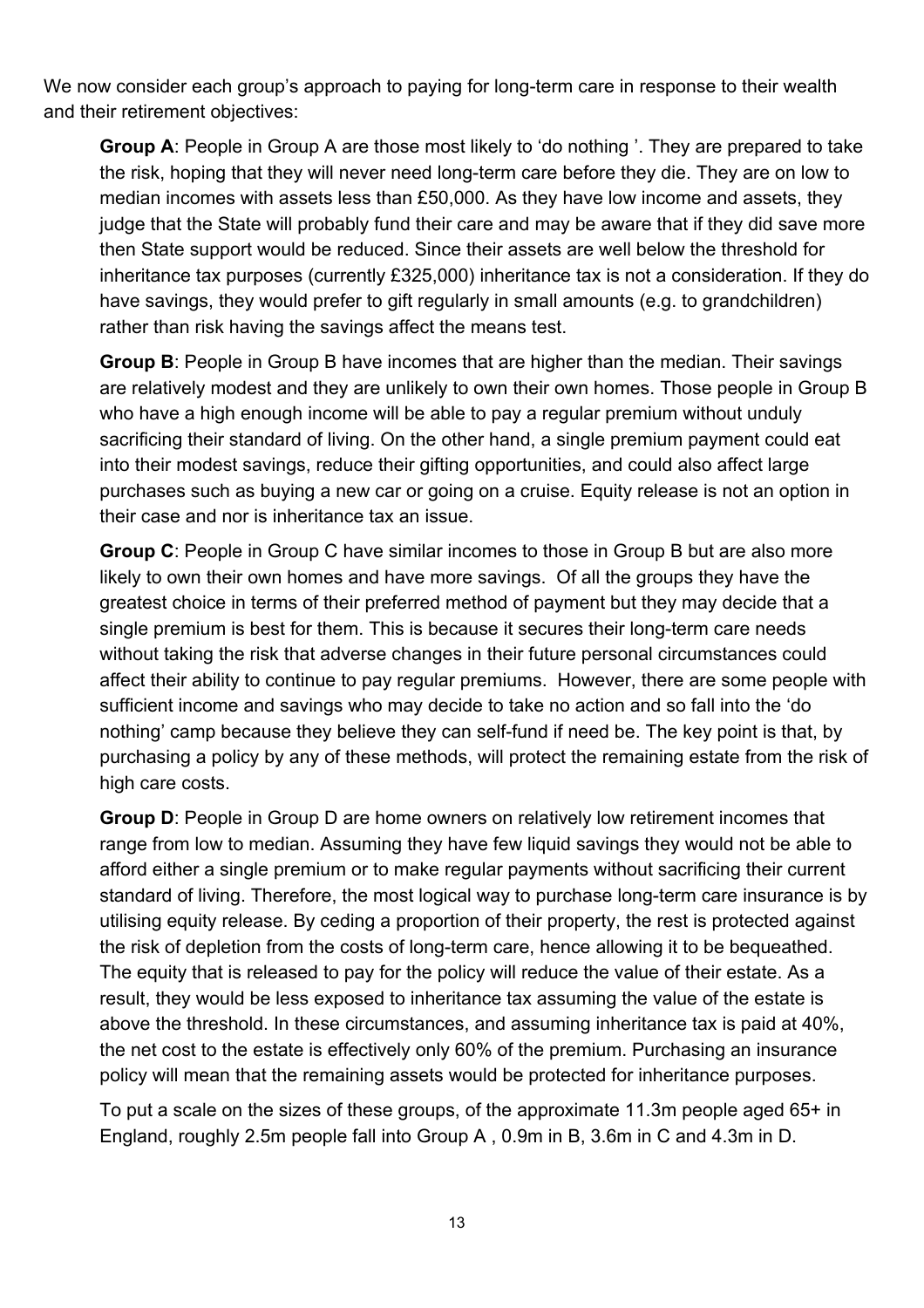#### **3.1 Other factors affecting the choice of method of payment**

As well as the points about assets and income described above, there are other factors that will affect the need for long-term insurance and the most suitable payment method. For the age 65+ population, one of the biggest determinants will be whether the individual has a spouse or not. If they do then the spouse will be a source of informal care which may reduce the need to purchase long-term care insurance. If the individual does want to purchase long-term insurance then having a spouse may prove problematic if equity release is going to be used. This is due to the additional risks to the insurance company that the spouse will remain in the house for a long time after the individual has entered a care home. Further complications would be the impact on income if the spouse dies. If the spouse's pension was the main source of income, and there is little or no survivor's pension attached, then this will lead to a dramatic fall in income. This is a particular concern if a regular premium is being used.

The other main additional factor to be considered is whether the individual has children. For individuals over age 65, we would assume that their children are independent adults and would therefore be another source of informal care which, again, will reduce the need for long-term care insurance. However, the risk with this arrangement will be that informal care may not be available when it is required due to changes in the circumstances of the adult children.

For the population under age 65, even more complications arise due to other financial conflicts such as raising young families, paying off mortgages and contributing to pension plans. This requires separate analysis to see whether there is any market in this age group. For the sake of brevity, we therefore focus the remainder of this paper on the product itself and the four groups defined above. We plan to publish further work on the suitability of different payment methods based on current and future life circumstances at a later date.

### **4. The annuity model**

In this section, we develop the method for determining the premium for each of the payment methods described in Section 1.1. It draws on three previous publications by the authors which are Mayhew et al (2016), Mayhew and Smith (2014) and Rickayzen (2007).

To simplify the exposition, we base our results on single lives and assume that couples take out an individual policy for each life separately. In the case of equity release, we have not calculated the premium in respect of couples. This is because of the earlier mentioned complications in cases where the surviving partner remains in the home (see Section 1.1).

The product we are considering pays two levels of benefits based on the level of disability of the policyholder. We can generalise these annuity benefits as follows (noting that Z will be greater than Y):

- £Y per annum whilst person moderately disabled
- £Z per annum whilst person severely disabled
- [No payments made whilst person in good health]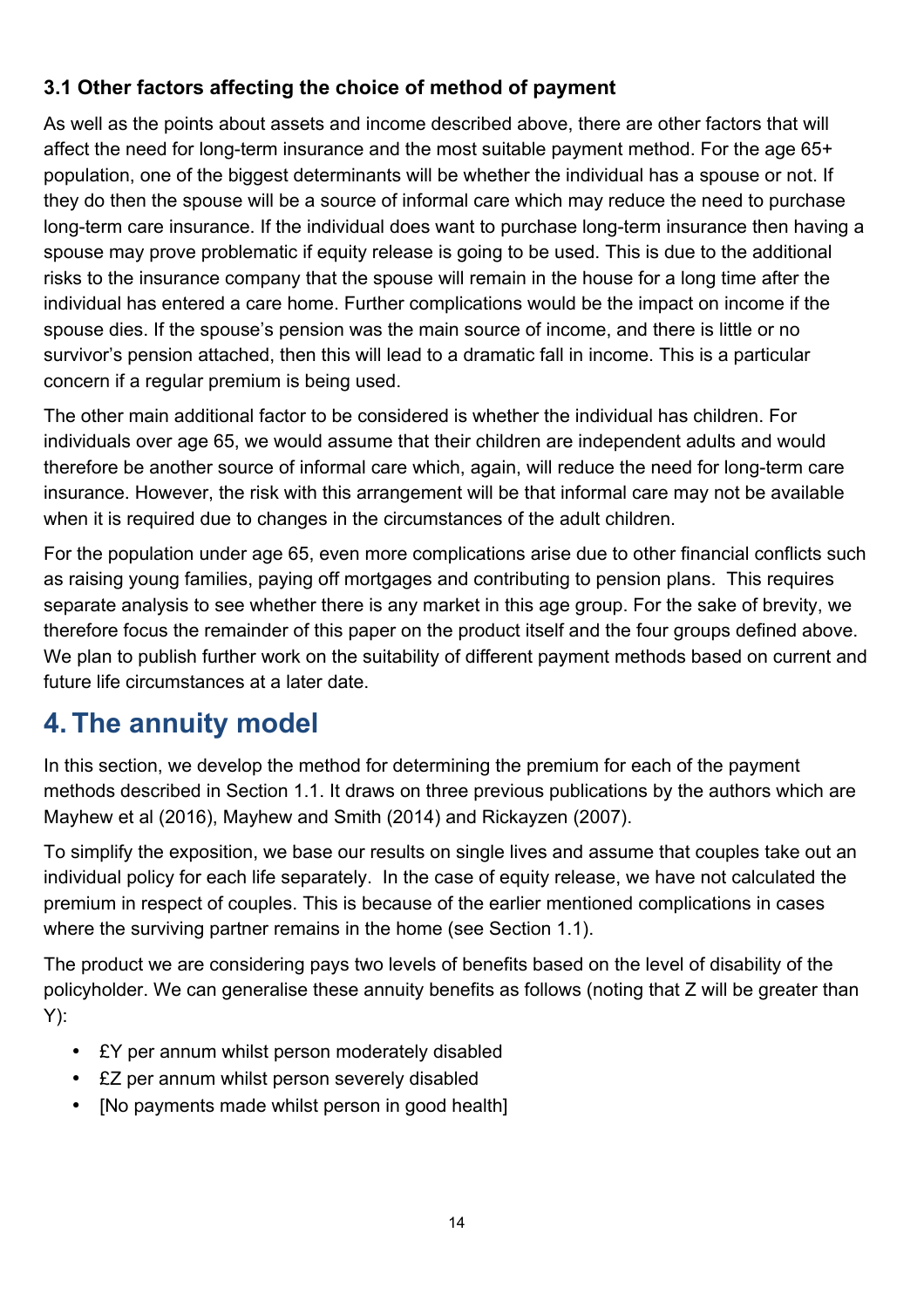The possible pathways of benefits are as follows. The person could die:

(1) before becoming disabled – no benefit paid; or

(2) whilst moderately disabled; or

(3) whilst severely disabled (having been previously moderately disabled); or

(4) whilst severely disabled (having not previously been moderately disabled).

We define the time spent in the various care states as follows:

 $C_2^{\,m}$  = length of time spent in moderate care under pathway 2

 $C_3^m$  and  $C_3^s$  = length of time spent in moderate and severe care, respectively, under

pathway 3

 $C_4^s$  = length of time spent in severe care under pathway 4

Diagrammatically, pathways 2, 3 and 4 look as follows:

Pathway 2



The derivations of the premiums under the different payment methods are given in the appendix.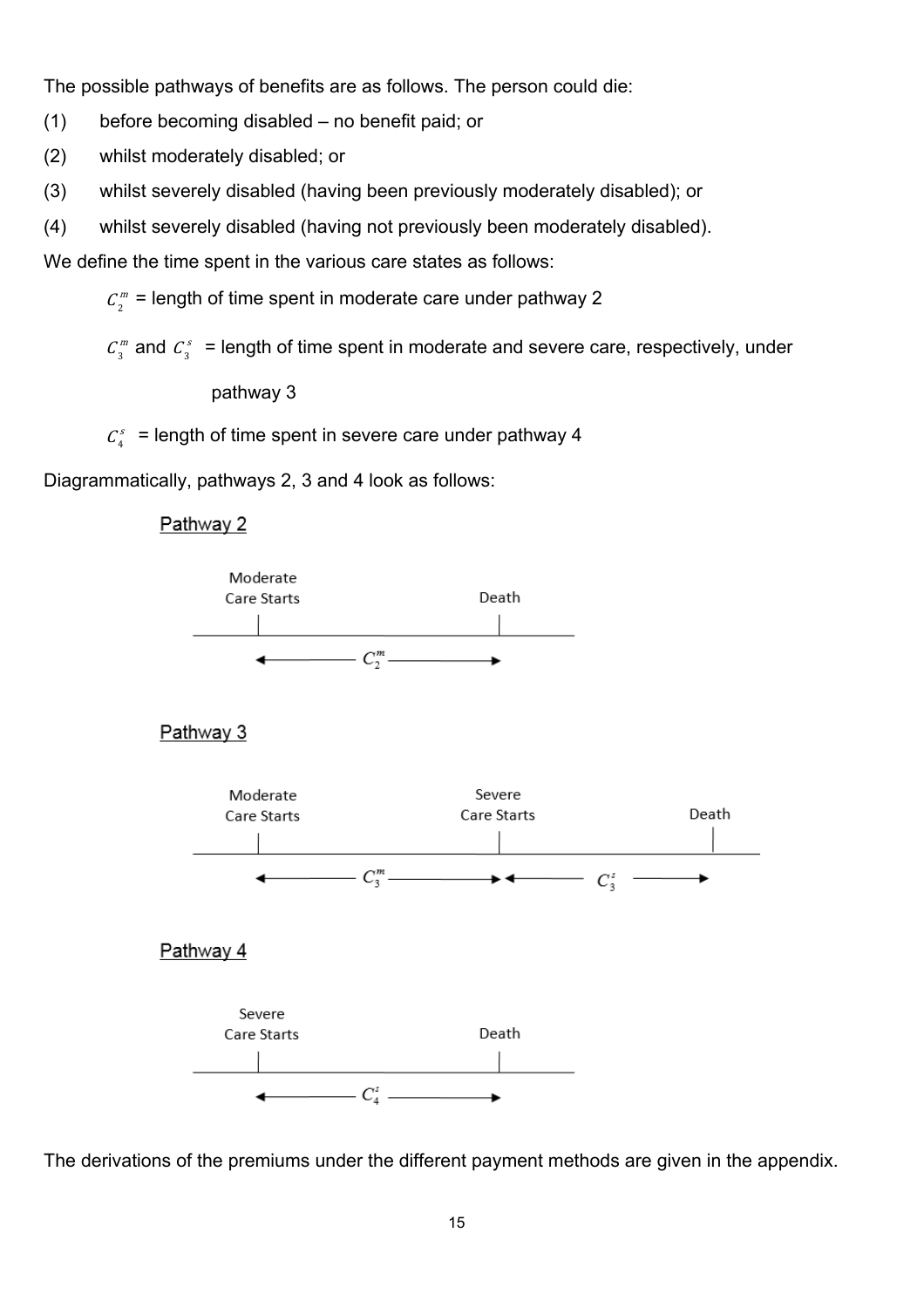## **5. Illustrative examples of premium calculations**

As discussed in Section 3, we believe that the optimal choice of paying for this long-term care product is based on balancing the many changing demands on people's assets and income rather than simply choosing the method which has the lowest present value of expected future premium payments. In fact, as seen in the calculations in the appendix, we are pricing this product on an "actuarial equivalence basis" so that each method is cost neutral if the pricing assumptions are borne out in practice. Of course, each individual will financially gain or lose depending on their own personal care journey. As far as the benefits are concerned, these are index linked and the term 'current value' refers to their value at today's prices.

However, to understand the financial feasibility of the various payment methods we need to calculate some examples of premium costs. For example, we need to know the size of the single premium to gauge whether the pension fund of an individual will be able to cover that cost without materially impacting negatively on their standard of living.

To calculate the premiums for the different payment methods, we use the following assumptions:

- Inflation = 2% per annum
- Investment return = 4% per annum
- House price inflation = 3.5% per annum
- Mortgage on home = 4.5% per annum
- Maximum age when premiums cease for capped version = 85
- Current value of benefit when cared for at home  $=$  £10,000 per annum
- Current value of benefit when in residential care  $=$  £25,000 per annum

Table 2 sets out the assumed percentages of people entering each of the four pathways and the assumed average lengths of time spent in each. Since there are no consistent data on which to draw, these assumptions are gleaned from various studies and discussions but they can be easily adiusted in the model which follows.

|                             |               | Time spent in care |             |
|-----------------------------|---------------|--------------------|-------------|
|                             | Percentage by | states (years)     |             |
| Care pathway                | pathway type  | Domiciliary        | Residential |
| No care                     | 70%           |                    |             |
| Domiciliary only            | 10%           |                    |             |
| Domiciliary and residential | 10%           | 3                  | 2           |
| <b>Residential only</b>     | 10%           |                    | っ           |

*Table 2: Parameters used for premium calculations* 

#### **5.1 Results**

Table 3 shows the premium values for each method of payment based on the assumptions stated above. As can be seen, the premiums rise with age. In our pricing basis we assumed that, regardless of age at commencement of policy, 30% of people will need some form of care. However, the older policyholders will be expected to die sooner and hence will trigger their care benefits earlier. In addition, for policyholders paying by regular premiums, the older the policyholder,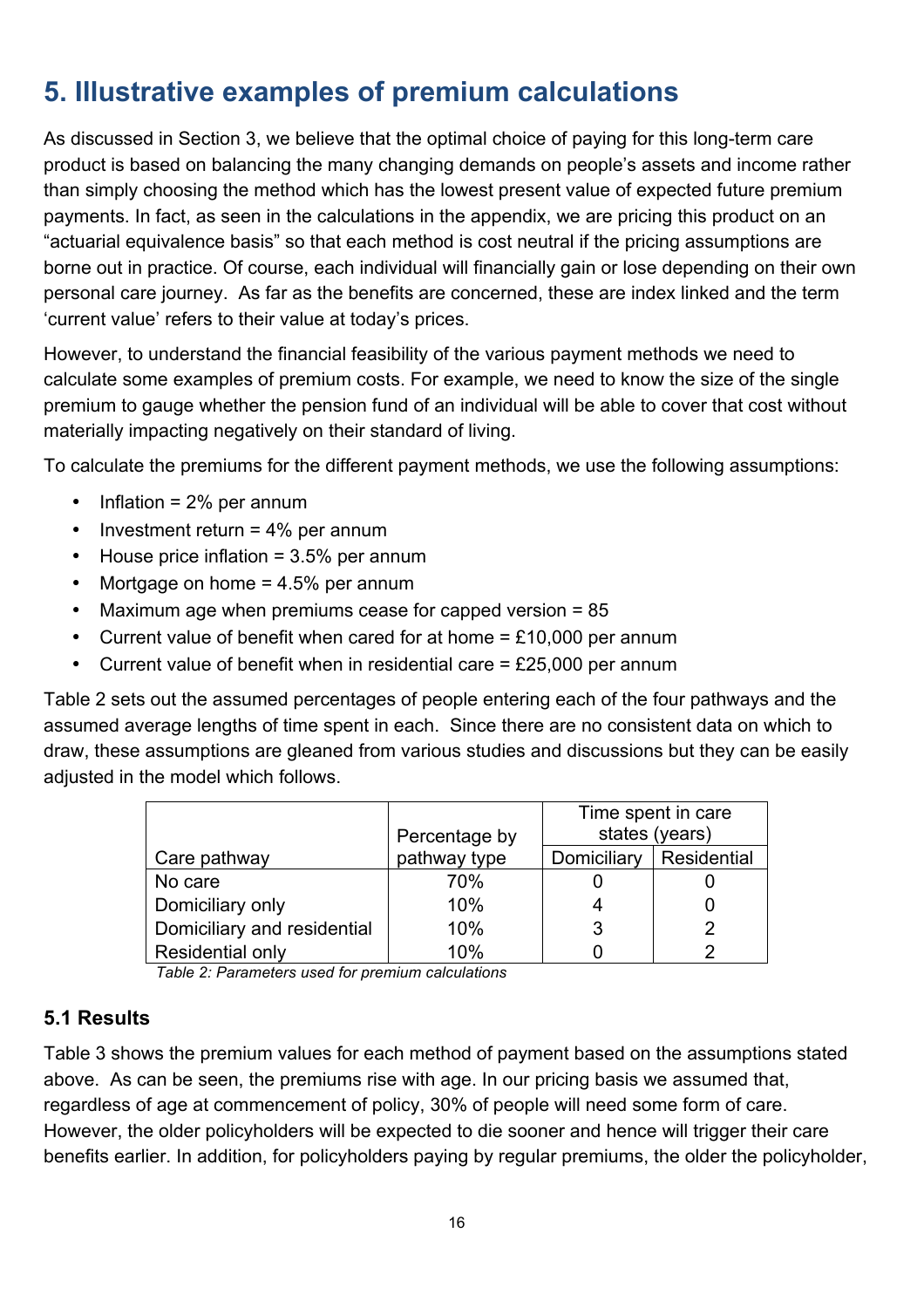the shorter the duration during which premiums will be paid. Both these factors will cause the calculated premiums to increase with age.

| Age at       | Regular  | Capped   | Single  | Equity               |
|--------------|----------|----------|---------|----------------------|
| commencement | premium  | premium  | premium | Release <sup>6</sup> |
| of policy    | (£ p.a.) | (E p.a.) | '£)     |                      |
| 50           | 508      | 525      | 9,298   | 10,923               |
| 55           | 597      | 625      | 10,109  | 11,621               |
| 60           | 713      | 760      | 10,958  | 12,335               |
| 65           | 869      | 952      | 11,831  | 13,052               |
| 70           | 1,087    | 1,249    | 12,706  | 13,753               |
| 75           | 1,400    | 1,773    | 13,546  | 14,409               |

 *Table 3: Premium values for different payment options and ages*

The regular and capped premiums are calculated as annual payments with the capped premium, in this example, ceasing at age 85. As expected, the capped premium is always higher than the uncapped premium because, by definition, the average payment term for the capped premium will be lower than for the uncapped premium. It can be seen that the percentage difference between the two premiums increases with age (from 3.3% at age 50 to 26.6% at age 75). There are two main reasons for this, which can be demonstrated using an example.

Firstly, let us consider a 50 year old who dies at age 90. If they choose the capped version, they will pay premiums for 35 years whereas in the uncapped case they will pay for 40 years (i.e. a 14% increase in the premium term). By contrast, if this person purchased the contract at age 75 then the respective terms would be 10 and 15 years (i.e. a 50% increase in the premium term).

Secondly, using the same example, the extra payments for the 50 year old will be occurring 35 years after the date of purchase. The present value of these additional payments is therefore very small. In the case of the 75 year old, the additional payments are only 10 years away and the present value of these is therefore much more significant.

It should also be noted that the expected age at death of a 75 year old is higher than for a 50 year old. Therefore, the cap has the effect of removing the extra premiums from these additional years of life.

Turning our attention to the single premium column of Table 3, it can be seen that, at first glance, these amounts are significantly larger than the regular premiums at each age. However, as noted in Section 5, the premiums have been calculated on a cost neutral basis and hence they represent the expected present value of the regular premiums.

We can see that the single premium when expressed as a multiple of the regular premium decreases with age. For example, at age 50 the single premium is approximately 18 times the regular uncapped premium and this multiple falls to just under 10 for a 75 year old. This is due to the expected number of future regular premiums reducing as the policyholder's age at commencement increases.

<u> 1989 - Jan Samuel Barbara, margaret e</u>

 $6$  The number given in this column is used to calculate the percentage of the home that must be ceded in the equity release contract. For example, a 50 year old who owns a house worth £100,000 would need to cede 10.923% of the equity when purchasing the product.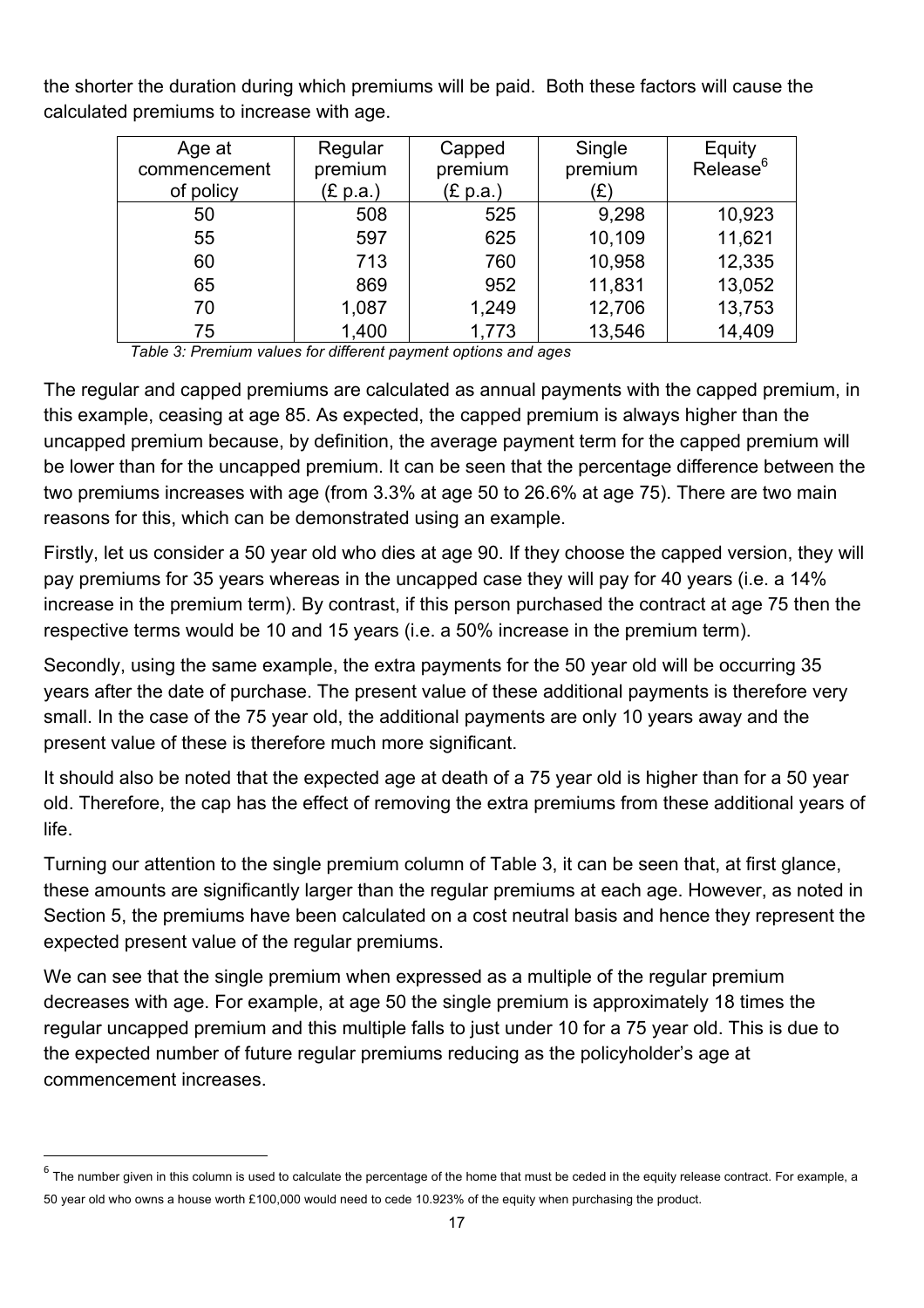The fourth column is the nominal amount that would be charged if the policyholder plans to use equity release in the form of ceding a percentage of the home. It therefore differs to the other columns as the amount is used purely to calculate the percentage of the property ceded. For example, Table 3 shows that a 65 year old needs to cede a current value of £13,052 to purchase the contract. Therefore, if they own a house worth £100,000 they would need to cede 13.052% of the equity when purchasing the product. If instead the house is worth £200,000 then they would need to cede 6.526% of the equity (i.e. half the previous percentage).

We can see that the amount that has been calculated in the equity release column is higher than the equivalent single premium. This stems from the fact that the values in the pricing basis assume that house price inflation will be below the rate of investment return. Since the insurance company will not be able to receive the premium until the policyholder moves into care or dies, the fact that the rate of increase in the house value is assumed to be below that of the investment return means that the initial nominal amount must be greater than the equivalent single premium. If instead we had assumed that house price inflation was greater than the expected rate of investment return then the nominal amount would be lower than the equivalent single premium.

An alternative approach to using the equity in the home to fund long-term care insurance would be to utilise a loan secured on the property. This loan would roll up at a specified rate of interest and would again be paid when the policyholder moves into a care home or dies. For pricing, if we assume that the loan would roll up at the same rate of interest as used in the pricing basis then the initial amount would be the same as the single premium. We therefore do not show these values in the table.

To reiterate, although the premiums are of differing amounts, they are all priced using the same mortality and morbidity assumptions and should therefore be considered cost neutral for comparison purposes. There is therefore no such thing as 'better value' among the different options at the time of purchase; instead, it is the impact that the cash flows would have on the person's living standards and/or bequest motives that will determine the most appropriate option.

The final option to consider is the "do nothing" option. Assuming that the long-term care product described in this paper is available, there are five main reasons why an individual might not purchase such cover:

- They feel that they cannot afford the premium without impacting unduly on their lifestyle or bequest motives
- They believe that their family will be able to cover most of the future care needs
- They believe that they have sufficient funds to cover the care costs
- They believe that they will never need care
- They have not considered the risk of needing long-term care in the future

#### **5.2 The impact of care paths and payment method on future cash flows**

As discussed in Section 5.1, there are several payment options available to the policyholder which are all assumed to be cost neutral at the point of purchase. In pure financial terms, the realised present value of each payment method depends on the outcome of a number of different factors. Combining the various possible outcomes therefore creates an infinite number of scenarios which we could consider. However, for the sake of brevity, we will focus on a potential policyholder aged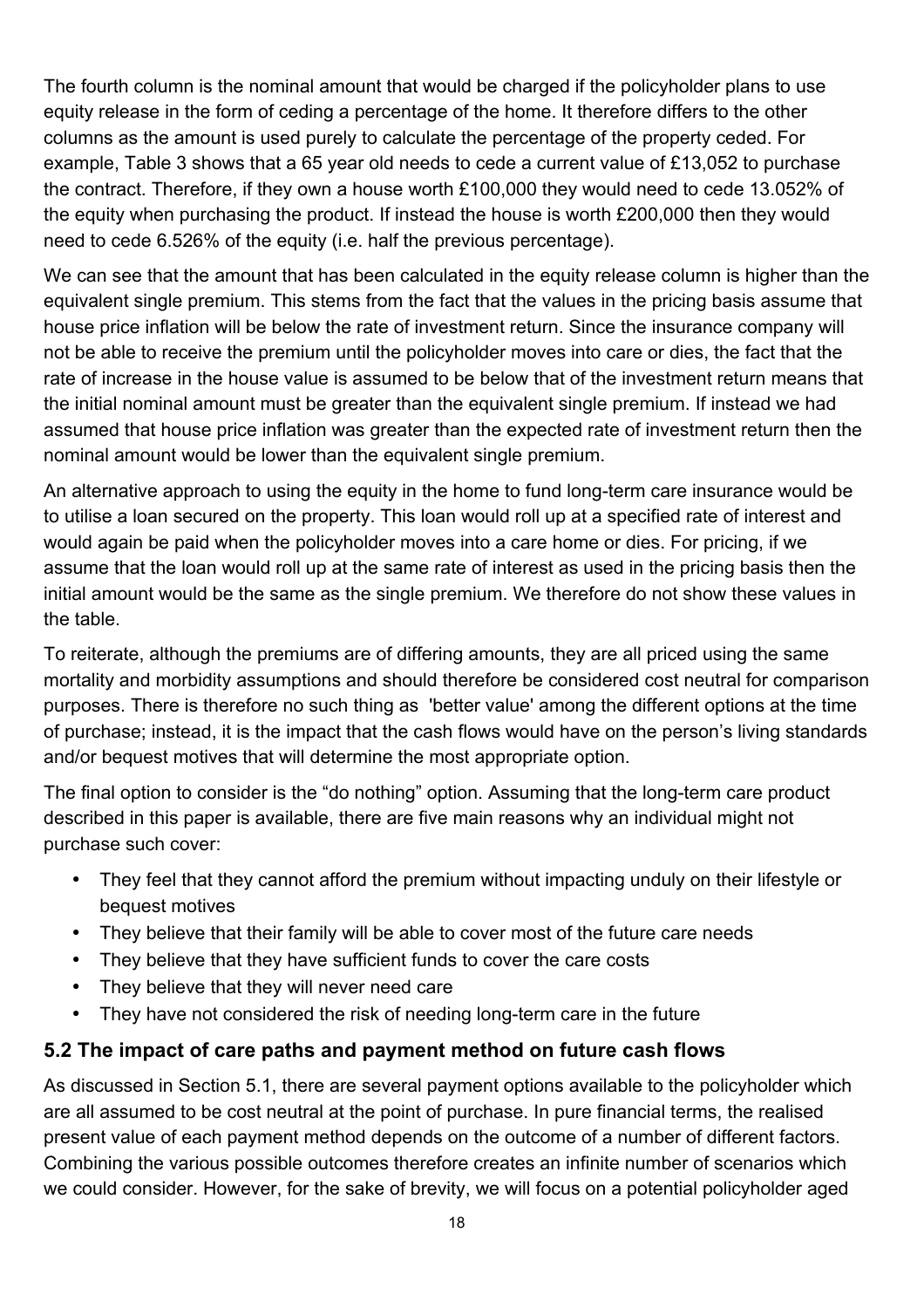65 and only analyse the factors in general rather than combining them. Broadly, the main three factors are as follows:

- Length of time before care is required or until death
- Duration of care
- Rate of house price inflation

#### **5.2.1 Length of time before care is required or until death**

The length of time before care is required (or until death occurs) determines the duration for which regular premiums will be paid. We therefore have a relatively straightforward relationship between the length of duration and the optimum payment method (noting that equity release is more complicated and will be discussed separately).

If the duration is short then the optimum choice is the regular uncapped premium, followed by the capped premium and then the single premium. As the duration increases, the differences in the present value for the various methods narrows until the duration is close to the expected duration implied in the pricing basis. At this point the present value for each of the three payment methods will be approximately the same.

As the duration continues to increase, the order of the optimum choice of payment method reverses i.e. the order becomes single premium, capped premium and regular premium. At very long durations, the regular uncapped premium method becomes increasingly expensive when compared to the other two methods.

For equity release, it is the duration before going into a care home (or dying) which determines the cost in conjunction with house price inflation over this period.

#### **5.2.2 Duration of care**

Assuming that insurance has been purchased, all the methods will produce the same value of benefits if care is required. If, however, insurance has not been purchased (i.e. the "do nothing" option) then the duration and level of care required is critical since the individual will have to pay for any care out of their income and savings. It should be noted that, for people on low income and assets, care is likely to be provided by the State and so the "do nothing" option is nearly always the most suitable.

Assuming that the individual does have sufficient assets to consider purchasing long-term care insurance at age 65, the impact that the duration of care has on the realised present value of the choice made is discussed below.

#### **5.2.2a Death occurs before care is required**

In this scenario, the "do nothing" option has the highest net present value (i.e. zero) as the cost of premiums has been saved and no benefits have been foregone.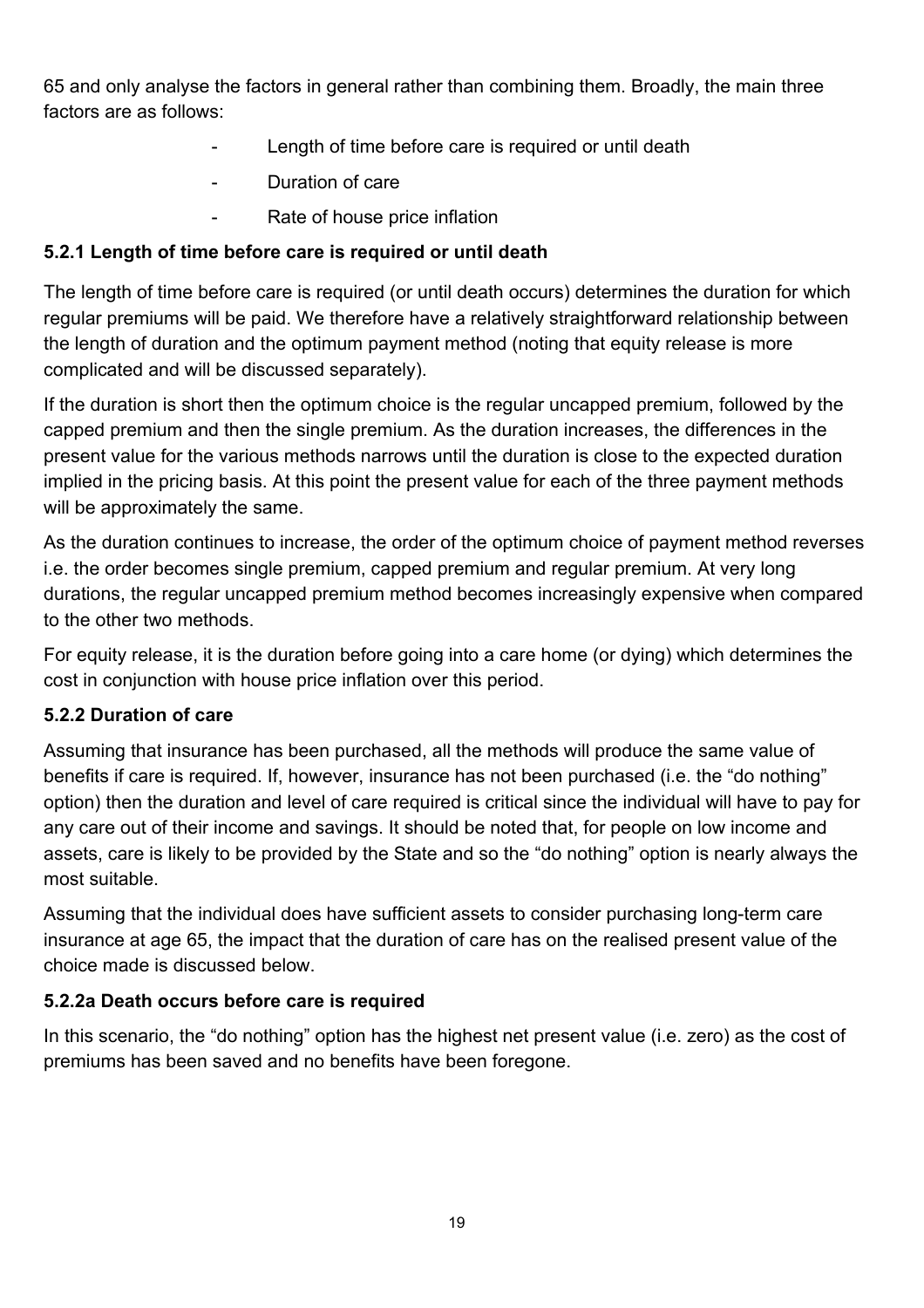#### **5.2.2b Death occurs after a brief period of care**

Although some benefits have been foregone (i.e. the individual would have received some annuity payments from an insurance policy), "doing nothing" may still have been the best choice. It will depend on the benefits received (i.e. the level and duration of care) and also the duration of the policy before care was required (when comparing with the regular premium contracts).

#### **5.2.2c Death occurs after a long period of care**

Having a long period of care will mean that the individual is almost certain to be worse off if they had not bought long-term care insurance compared to any of the purchase methods we have considered. In particular, an individual who had a sizeable estate before they entered care will have needed to fully self-fund their care costs and hence will have substantially depleted their assets.

In a worst case scenario they may have needed to downgrade their quality of care provision if they had exhausted their assets whilst still requiring care. Even if this point is not reached, their bequest motive will have been severely compromised.

It should be noted that the family could provide care; however, financially the family would still be worse off not buying insurance as the benefits would have been paid directly to the policyholder.

#### **5.2.3 Rate of house price inflation**

From a purely financial point of view, whether the product should have been purchased using equity release or using cash is easy to determine. If house prices rose slower than was assumed in the pricing basis, then equity release would have been the better choice and vice versa.

However, in many circumstances where the pensioner is asset rich and income poor, the negative impact which paying a premium has on day to day living standards far outweighs any potential gains in terms of net present value from choosing a premium funding method compared to the equity release method. In other words, we should be focusing on the utility of deferring payment of the premium as the criterion used to determine the best choice rather comparing than the financial net present values.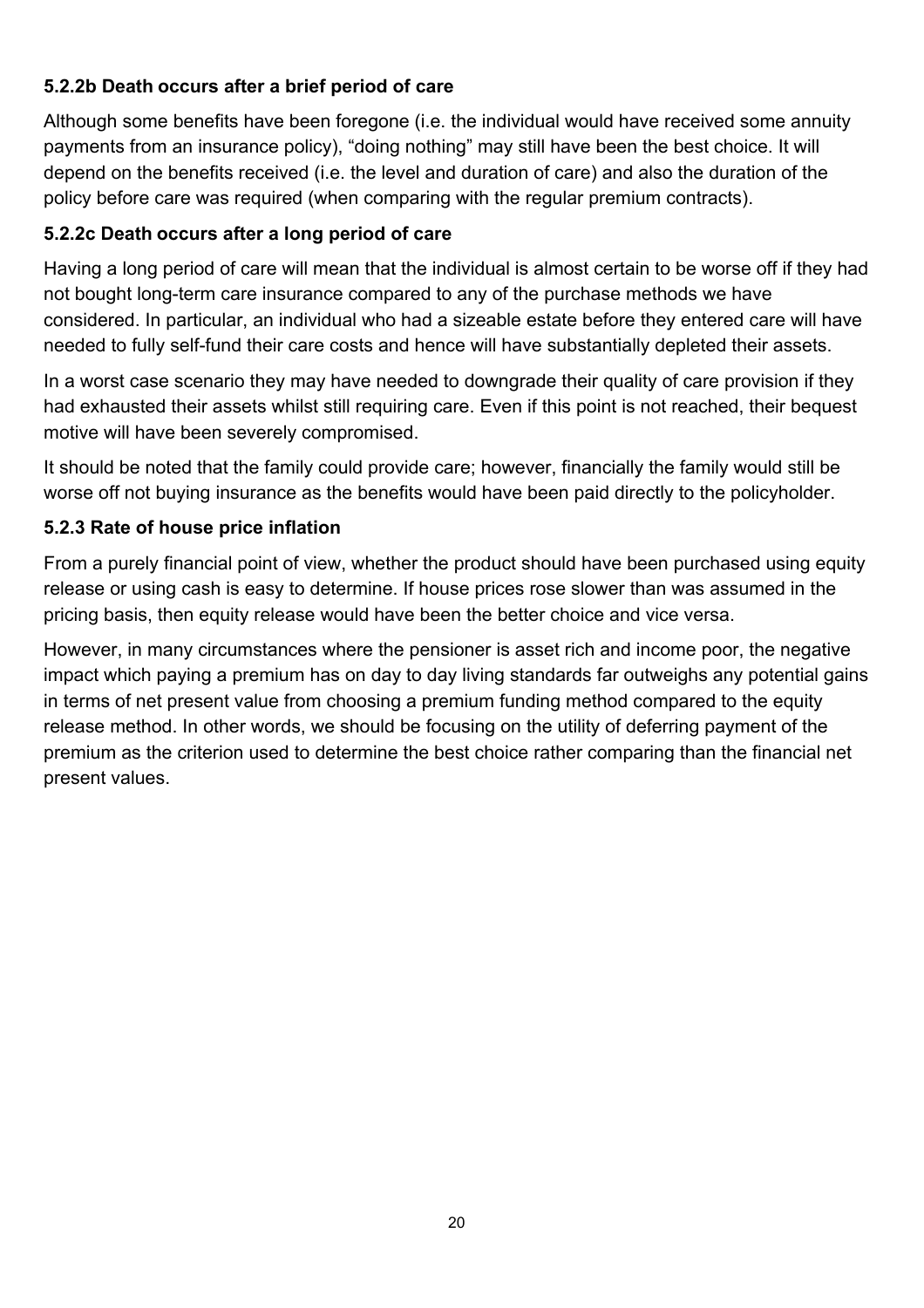## **6. Conclusions**

Past history has shown that the demand for long-term care insurance has been very low in the UK. This is due to the following factors:

- People's belief that the National Health Service (NHS) provides long-term care
- It is an unsavoury subiect as people are unwilling to think of themselves as requiring longterm care
- The insurance premiums are perceived to be high
- People's belief that their family will be able to provide the care
- People's cynical view that insurance companies will not pay the benefits to which the policyholders are entitled

We believe that a combination of societal changes and the design of the payment methods and benefits of this product ameliorates the issues mentioned above as we now discuss.

#### **6.1.1 People's belief that the NHS provides long-term care**

Until quite recently, people in the UK have held the belief that their long-term care needs would be met by the NHS and have therefore seen no need to make provision for such care. As more and more people observe friends and family requiring long-term care, they become aware that it is not part of NHS provision and they witness the financial impact that the cost of care has on people's lives. Increasing media coverage of the issue has also brought it to people's attention. We therefore believe that there will be greater interest in purchasing long-term care insurance which protects against these financial risks.

#### **6.1.2 An unsavoury subject**

As people are happy to picture themselves enjoying a healthy active retirement, it is not difficult to encourage them to contribute towards their pension, even though the amount actually saved may be insufficient. However, people are unwilling to imagine themselves needing care at an older age. As buying insurance will crystallise the idea of them requiring care, they may either consciously or subconsciously avoid investigating potential products. Alternatively, they may simply dismiss the idea of ever reaching a point when they require care, particularly at a level which could not be provided informally.

#### **6.1.3 The insurance premiums are perceived to be high**

A problem with long-term care insurance is that the risk to the provider is far greater than the risk as perceived by the policyholder. Firstly, the latter's view on the probability of them needing care is substantially lower than it is in reality. Secondly, the policyholders do not take sufficient account of the uncertainty of changes in medical advances and care costs from the time when they take the policy out to when the benefits are triggered. By contrast, this uncertainty will be factored into the pricing of the premiums by the insurance company. Individuals, therefore, tend to be dissuaded from purchasing the policy as they see it as poor value for money.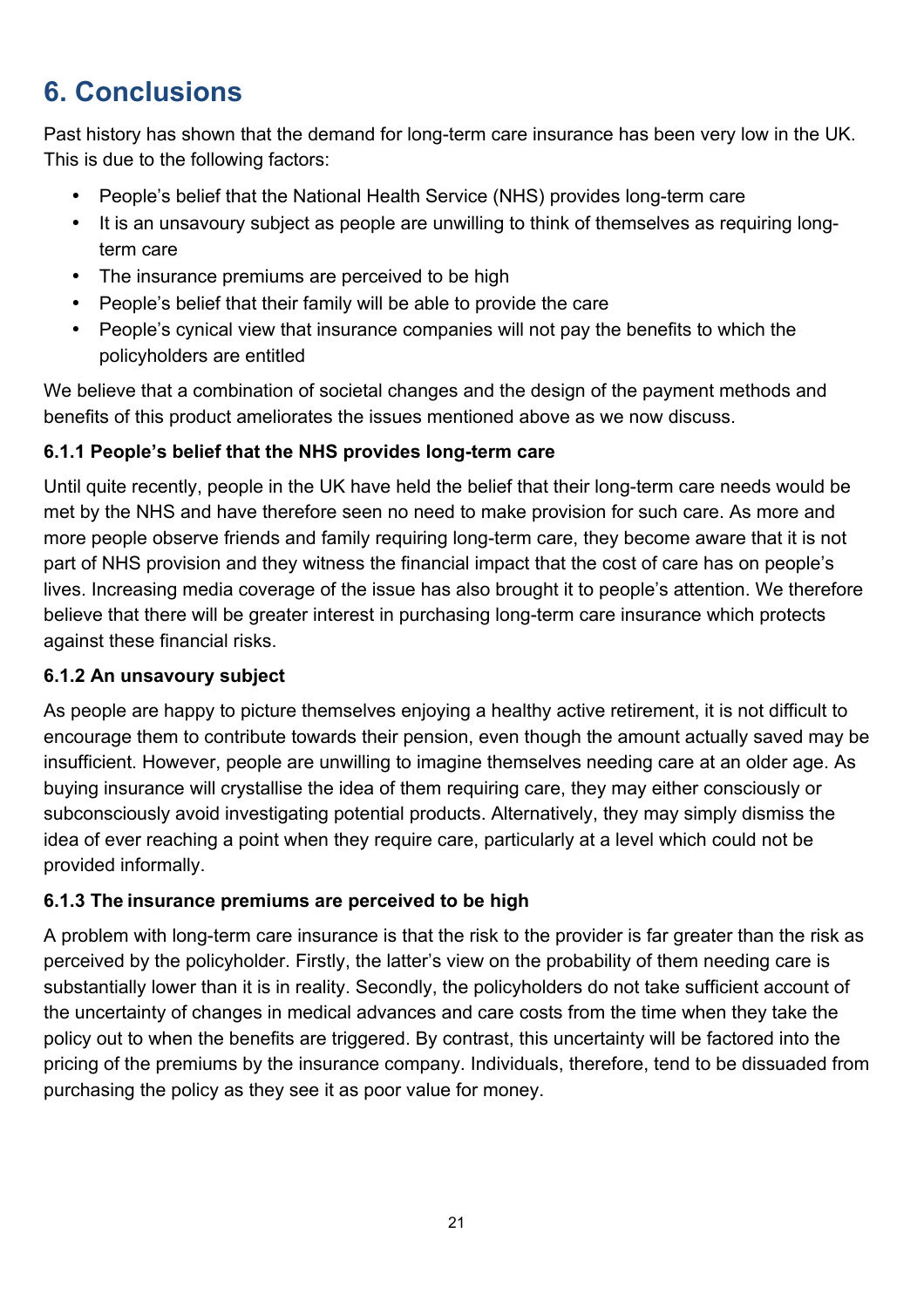#### **6.1.4 People's belief that their family will be able to provide the care**

There are two main reasons why people may overestimate the ability of family to provide for their future care needs. Firstly, as noted above, even when they think of themselves as needing care, people usually only imagine requiring a low level of care which could be provided by nonprofessionals. Secondly, people struggle to take into account the changes that will occur to their family between now and the time when they need care. For example, their spouse will be aging alongside them and may then be too frail to provide care or may even require care themselves. In addition, their adult children may have their own young families (with the associated demands on their time) or have moved away for work reasons by the time that care is needed.

#### **6.1.5 People's cynical view of insurance companies**

In the UK, there is a widespread belief that insurance companies will often use the small print, if possible, to avoid paying the full benefit to which policyholders believe they are entitled. In the case of traditional long-term care indemnity products this could take the form of refusing to make any payment (if the insurance company assesses the individual as being insufficiently incapacitated) or providing a level of care that is much lower than the policyholder's expectations.

#### **6.2 The benefits of the product design**

We believe that the modified version of the disability-linked annuity which we are proposing in this paper, along with our suggested payment methods, deals with many of the above issues.

The growing awareness that the NHS will not provide care apart from to the least wealthy and only those that qualify for Continuing Care should mean a number of individuals will start looking for long–term care insurance products. However, as these people are not high net worth individuals with easy access to professional financial advice, they will be looking for a simple product with easily understandable benefits. We believe that our two-level disability-linked annuity benefit triggered by the failure of standard ADL's will be comprehensible to a significant proportion of the population.

While our product does not make the thought of needing long-term care any more pleasant, we believe that both the benefit structure of the product and the flexibility of the payment methods make the purchase of cover more attractive.

As people age, the risk of requiring long-term care comes into sharper focus. Firstly, the concept of them getting to very old age, with the associated risk of needing care, becomes very apparent. Secondly, they will see their friends and relatives needing care and the associated financial implications. Thirdly, they become aware that even if they only develop a mild level of incapacity then their home may no longer be suitable. This would lead to a requirement to move to a more suitable property, or directly to a residential care home.

With the proposed equity release method, even at this later stage in life (where income might be low and premiums high) cover can still be purchased by those with housing wealth. In effect, this will mean that they surrender a guaranteed component of their estate in order to protect the remainder.

For those just entering retirement, the product design of the benefits being annuity payments rather than fully indemnifying care costs should result in lower, more palatable premiums. This could either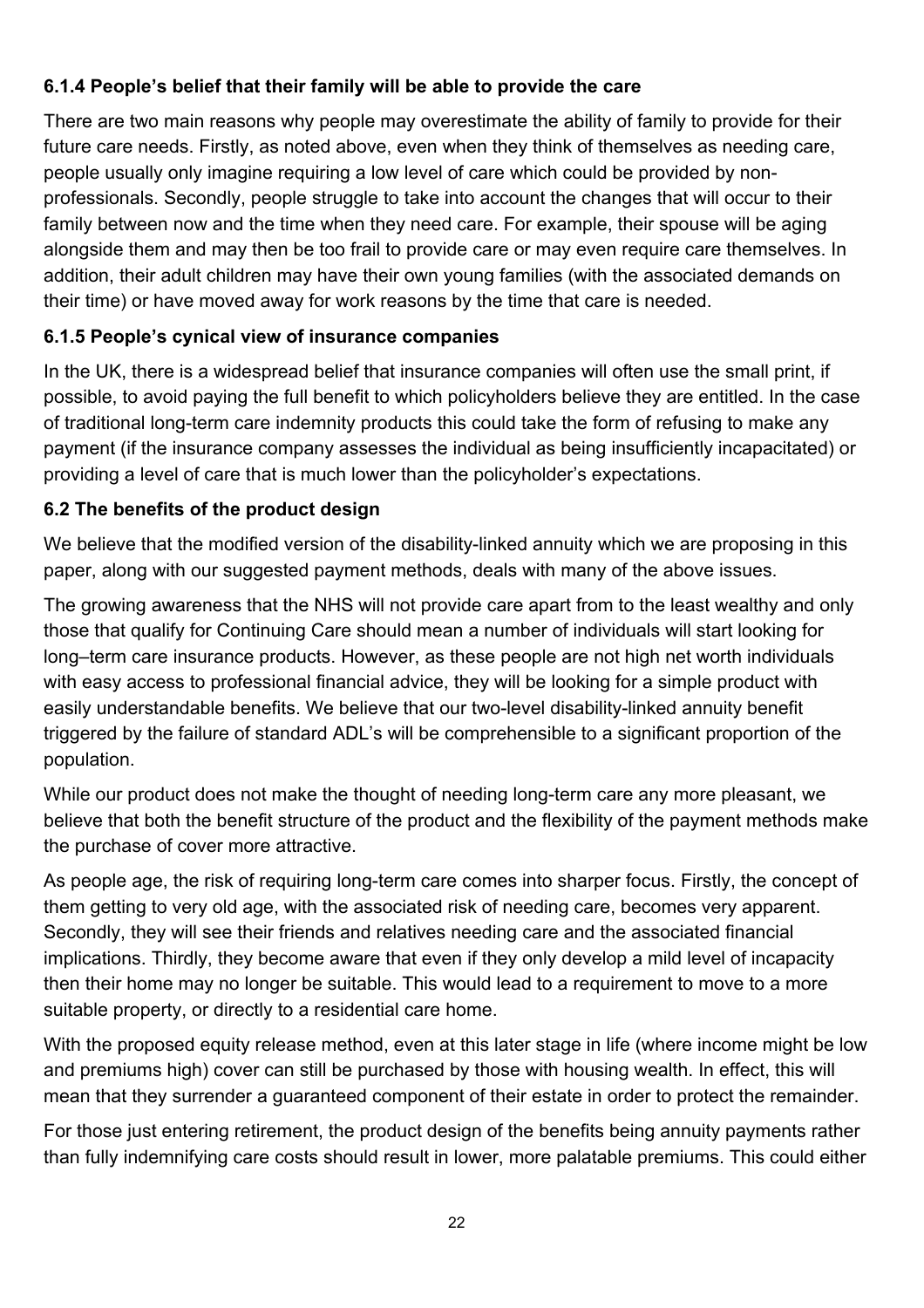be in the form of a single premium taken from the tax free lump sum at retirement or by use of regular premiums paid out of retirement income.

An additional attraction of the benefit structure is that the lower level of benefits that will be paid if the individual becomes moderately incapacitated may allow them to stay in their home for longer. As, in general, policyholders prefer to stay living in their home for as long as possible, this is another attractive feature of the product.

At the point of retirement, purchasing this product can be beneficial even if informal care is thought to be available. This is because, assuming care is needed, benefits are paid directly to the policyholder rather than to a formal care provider. If informal care is in place then the annuity payments can be used to provide income for the informal carers. Alternatively, if informal care can only be provided part of the time (or even not at all), the gap in care provision can be filled by purchasing formal care. The additional advantage of purchasing this policy is that if the policyholder enters a state of incapacity that requires professional care the policy will pay out the larger benefit needed to fund this provision.

The final problem which is addressed by this product is the cynical view held by some people that the insurance will refuse to pay the full benefits to which the policyholder believes they are entitled. As the claim triggers are based on well-established ADLs, which could be verified by independent assessors, and the level of payments themselves are specified, potential policyholders should feel reassured that the insurance benefits will be paid.

We therefore believe that the product design, both in terms of benefits and payment methods, overcomes many of the barriers that previously prevented people from purchasing long-term care insurance. However, the success of such a product will also require assistance from the government.

Firstly, the government needs to decide on a long term strategy regarding what should be covered by the State and what should be required by private provision. Ideally, this would be a cross-party agreement which would stand the tests of time. The uncertainty over the level of State provision is one factor which dissuades people from saving, in particular the way the means test operates in terms of asset and income thresholds i.e. people do not want to make private provision if this simply means they lose the equivalent State benefits (see Mayhew, 2017).

Secondly, the tax regime is also important. For example, if premiums were paid out of pre-tax income this would lower the net cost to the individual. Similarly, if the product is purchased through a single premium at retirement, then the cost of the premium could be met by increasing the tax free lump sum from the standard 25% of the pension fund. A more draconian method would be to restrict people's access to their tax free lump sum unless they purchase long-term care insurance.

Finally, unlike regular annuities, some of the benefit payments could be tax exempt and/or disregarded for means testing purposes (see Mayhew 2017 for examples of how this might work).

With this help from government, we believe that the product we have described could be popular with people having a range of individual financial circumstances and would therefore bring new money into the care system.

The main beneficiaries, apart from individuals and care providers, would be the insurance industry, wealth advisors who work with client end-users, policymakers and government.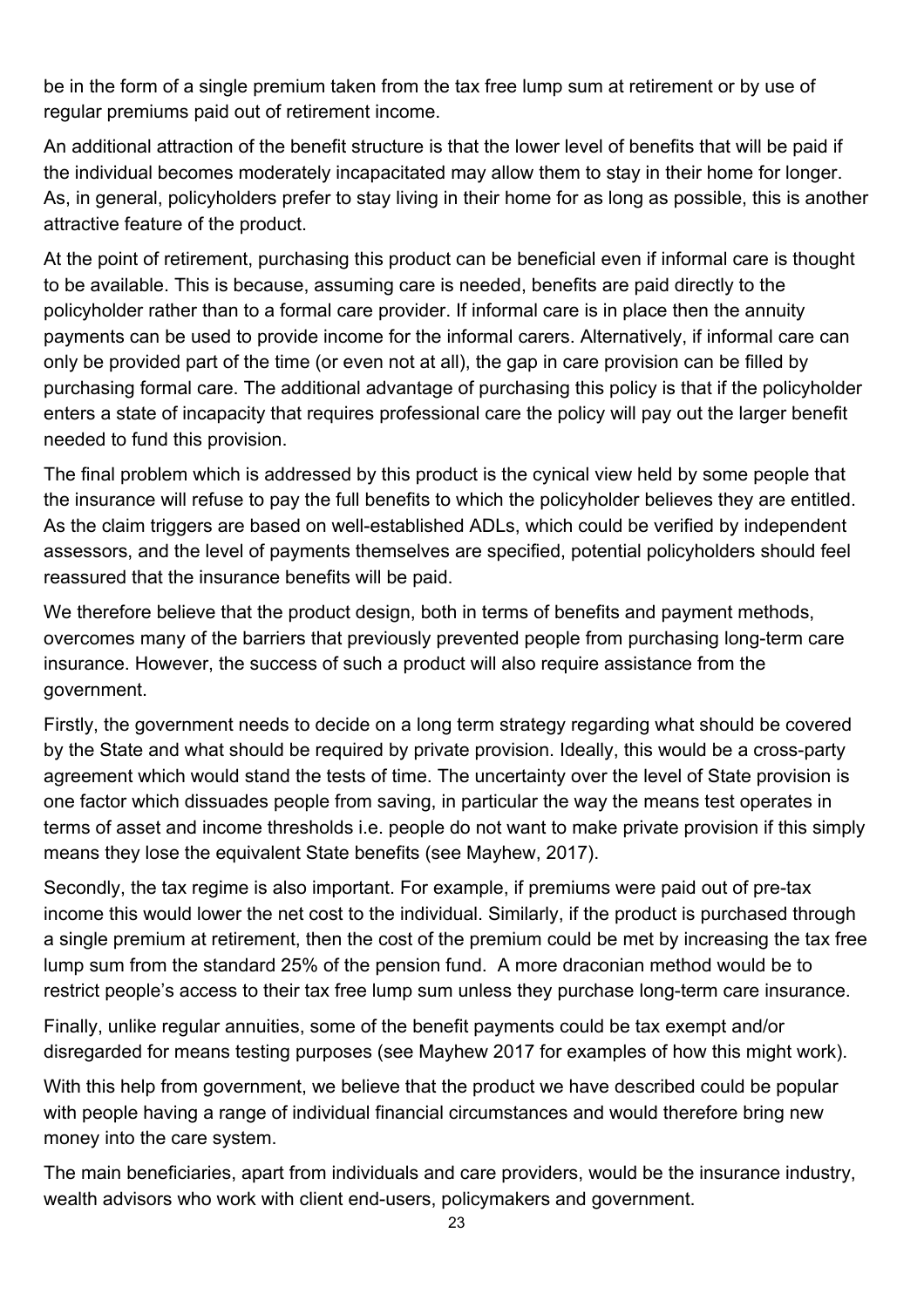This research is a natural follow-on from previously published papers in this area which tackle different requirements on the wealth spectrum. These include 'Personal Care Savings Bonds' (Mayhew and Smith 2014) , 'Paying for Care Costs in Later Life Using the Value in People's Homes' (Mayhew et al, 2016) and 'The Role of Private Finance in Paying for Long-term care' (Mayhew et al, 2010).

Our results showed, as expected, that premiums are lower if purchased at younger ages. While insurance companies may focus on this feature in order to promote immediate sales, it is more important to individuals to consider how cash-flows will affect their lifestyles, especially in retirement. In particular, although equity release might not be the most cost effective payment method, the fact that it preserves income and lifestyle means that it may generate the most utility to the individual.

A common approach used by independent financial advisers (IFAs) is to engage people at the point when they crystallise their pension savings and have not yet adjusted to their new level of income (Mayhew et al, 2014). In the UK, while the average pension pot is relatively small, which would restrict the ability to pay upfront premiums, many people have housing wealth which could be an alternative source of funds. These funds could be released by downsizing but the equity release route could be more suitable for many people. In summary, we believe that in the UK, people should start recognising that their housing wealth is part of both their retirement and long-term care planning (Engelhardt & Kumar 2011).

Another reason why retirement age is a good time to think about future care needs is that, if people defer purchase until they are in their 70s, they are likely to have fewer liquid assets and the premiums will be more expensive. However, as discussed, many may not focus on the need for long-term care until a later age e.g. when they witness friends and relatives requiring care. At this point, equity release might be the only way in which long-term care can be funded.

Finally, although hardly anyone considers the risk of requiring long-term care pre-retirement since the risk is so small, it is still possible e.g. upon the impact of a stroke or a serious accident. Those most likely to be affected financially are families with dependent children where the loss of the main income will almost certainly lead to financial hardship, even before the cost of care is taken into account. Even though our product can be purchased at young ages, this would be unlikely as the risk is small and these people are usually the most financially stretched. Those people requiring long-term care at such a young age will normally be provided for by the State, assuming they are eligible for disability benefits and compensation payments in the event of an accident.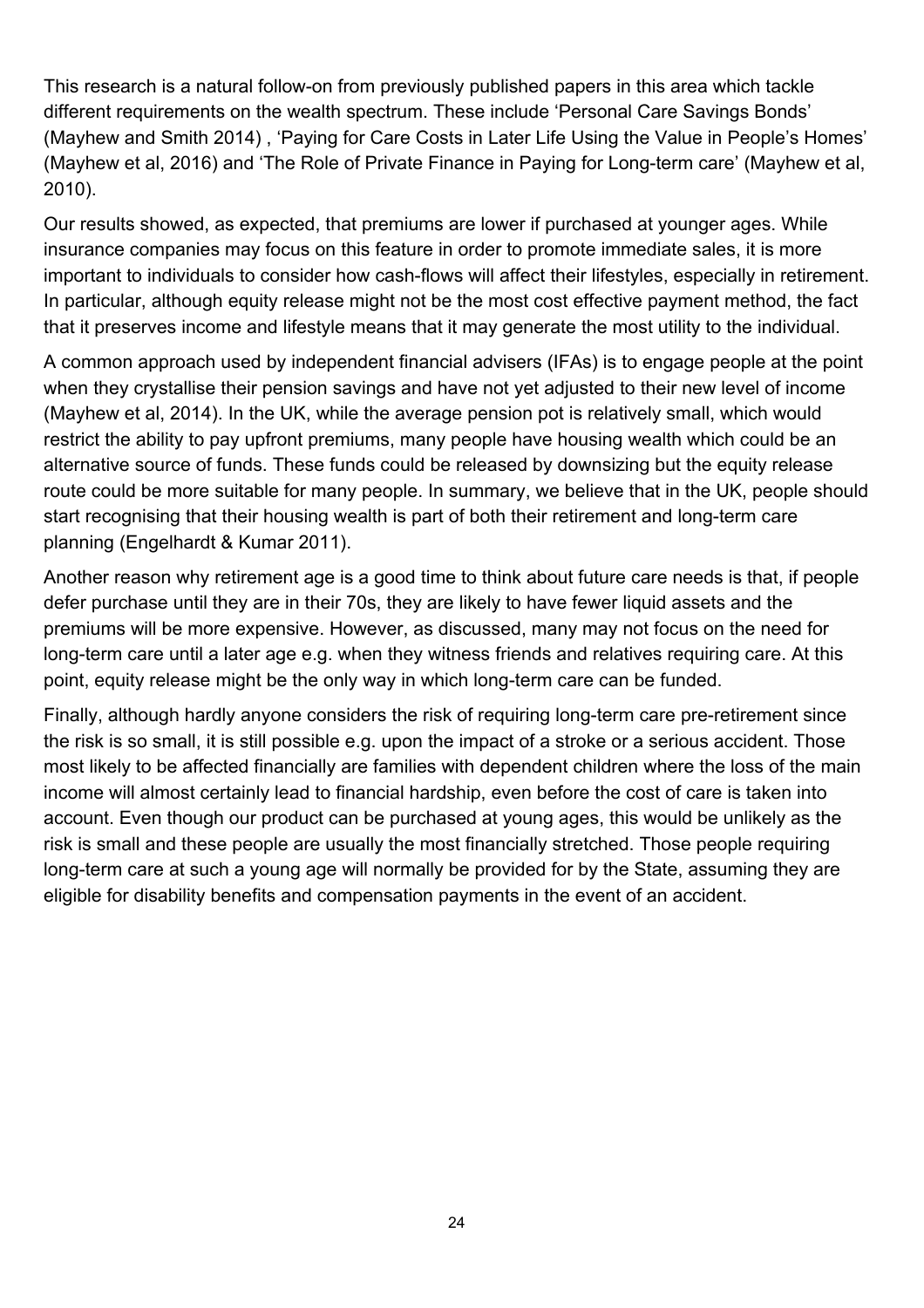## **References**

Appleby, J. (2013) Spending on health and social care over the next 50 years: Why think long term? The Kings Fund, London. http://www.kingsfund.org.uk/

Brown, J.R. & Warshawsky, M. (2013) The life care annuity: a new empirical examination of an insurance innovation that addresses problems in the markets for life annuities and long-term care insurance, The Journal of Risk and Insurance, 80(3), 677–703.

Colombo, F., Llena-Nozal A., Mercier J. and F. Tjadens (2011) Health Wanted? Providing and Paying for Long-Term Care, Paris, OECD, http://dx.doi.org/10.1787/9789264097759-en

Dilnot A, Chair (2011) Fairer Care Funding: The report of the Commission on Funding of Care and Support, 2011,

http://webarchive.nationalarchives.gov.uk/20130221130239/https://www.wp.dh.gov.uk/carecommiss ion/files/2011/07/Fairer-Care-Funding-Report.pdf (accessed 12 Feb 2014).

Engelhardt, G.V. & Kumar, A. (2011) Pensions and Household Wealth Accumulation, Journal of Human Resources, 46(1), 203-236

HMSO (1999) With Respect to Old Age: Long-term care - Rights and Responsibilities, Royal Commission on Long-term care, HMG Cm 4192-1

Karlsson M., L. Mayhew, R. Plumb and B. Rickayzen (2006) Future cost for long-term care: Cost projections for long-term care for older people in the United Kingdom, Health Policy 75, pp.187-213.

Kenny, T., J. Barnfield, L. Daly, A. Dunn, D. Passey, B. Rickayzen and A. Teow (2017) The Future of Social Care Funding – Who Pays? Forthcoming in the British Actuarial Journal, Institute and Faculty of Actuaries.

Kings Fund (2014) A new settlement for health and social care - Final report. Commission on the Future of Health and Social Care in England. The Kings Fund, London. http://www.kingsfund.org.uk/

Mayhew L. (2017) Means testing Social Care in England. Forthcoming in the Geneva Papers on Risk and Insurance.

Mayhew, L., D. Smith, D. O'Leary (2016) Paying for Care Costs in Later Life Using the Value in People's Homes. Geneva Papers on Risk and Insurance, 1-23.

Mayhew L., M. Karlsson and B. Rickayzen (2010) The role of private finance in paying for long-term care. The Economic Journal 120, 478-504

Mayhew, L. and D. Smith (2014) Personal Care Savings Bonds: A New Way of Saving Towards Social Care in Later Life. The Geneva Papers, 2014, 39, (668–692)

Murtaugh, C. M., Spillman, B.C., Warshawsky, M. J (2001) In sickness and in health: An annuity approach to financing Long-Term Care and retirement income. J. Risk Insur. 68, 225–254.

Pickard L., A. Comas-Herrera, J. Costa-Font, C. Gori, A. Di Maio, C. Patxot, A. Pozzi, H. Rothgang and R. Wittenberg (2007) Modelling an entitlement to long-term care services for older people in Europe: projections for long-term care expenditure to 2050. Journal of European Social Policy 17:1, pp. 33-48.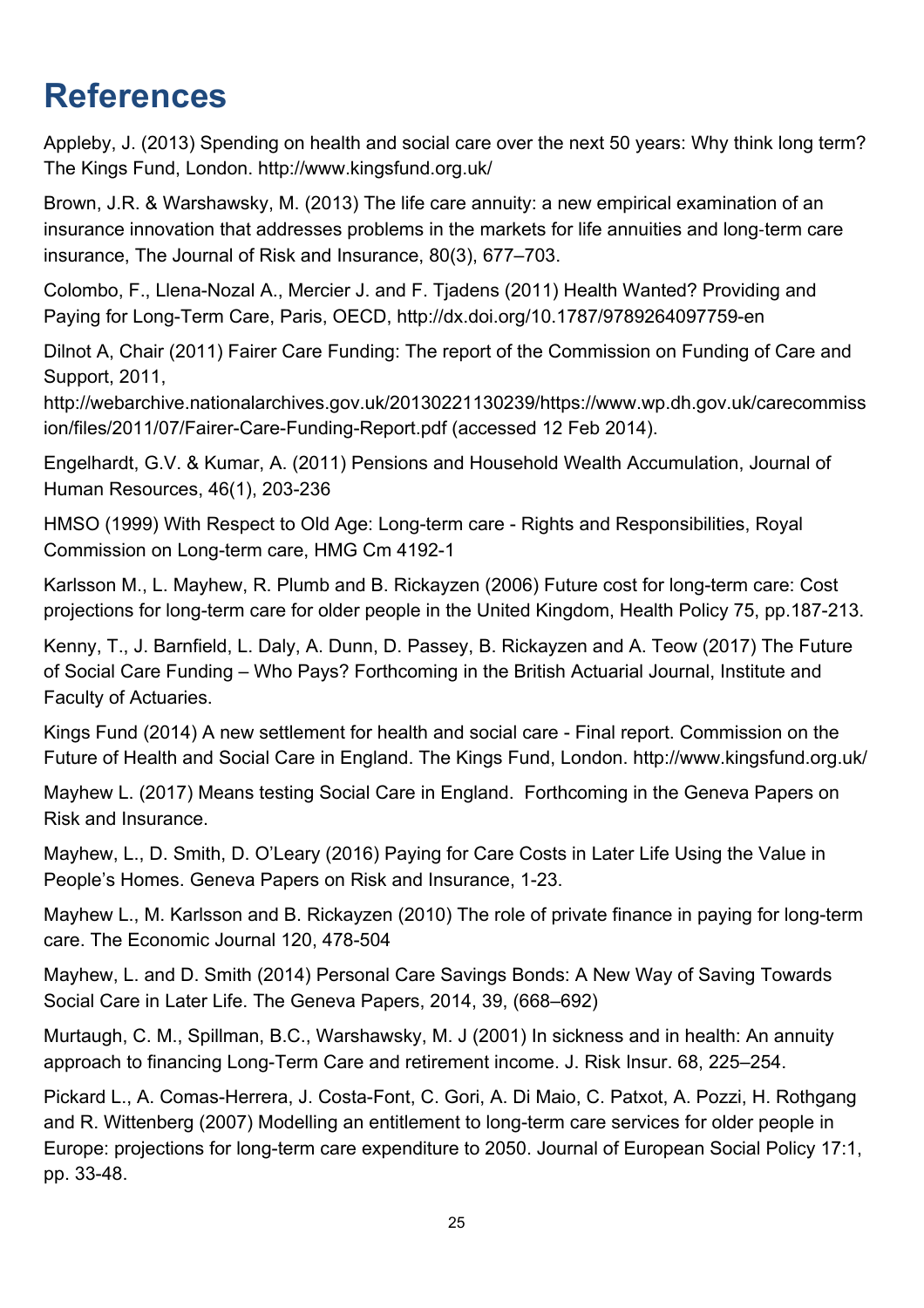Poole, T. (2006) Funding Options for Older People's Social Care. http://www.kingsfund.org.uk/research/publications/appendices\_to.html

Rickayzen, B. (2007) An analysis of disability-linked annuities. Internal Research Report No. 180, Cass Business School, City, University of London

SCIE (2015) Eligibility determination for the Care Act. Published by the Social Care Institute for Excellence. http://www.scie.org.uk/

Wanless, D. (2006) Securing Good Care for Older People -taking a long-term view. The Kings Fund. http://www.kingsfund.org.uk/sites/files/kf/field/field publication file/securing-good-care-for-olderpeople-wanless-2006.pdf

Warshawsky, M. J. Retirement Income: Risks and Strategies; MIT Press: Cambridge, MA, USA, 2012.

Wittenberg R., L. Pickard, J. Malley, D. King, A. Comas-Herrera, and R. Darton (2008) Future Demand for Social Care, 2005 to 2041: Projections of demand for social care for older people in England [online]. PSSRU discussion paper 2514. PSSRU website. Available at: www.pssru.ac.uk/pdf/dp2514.pdf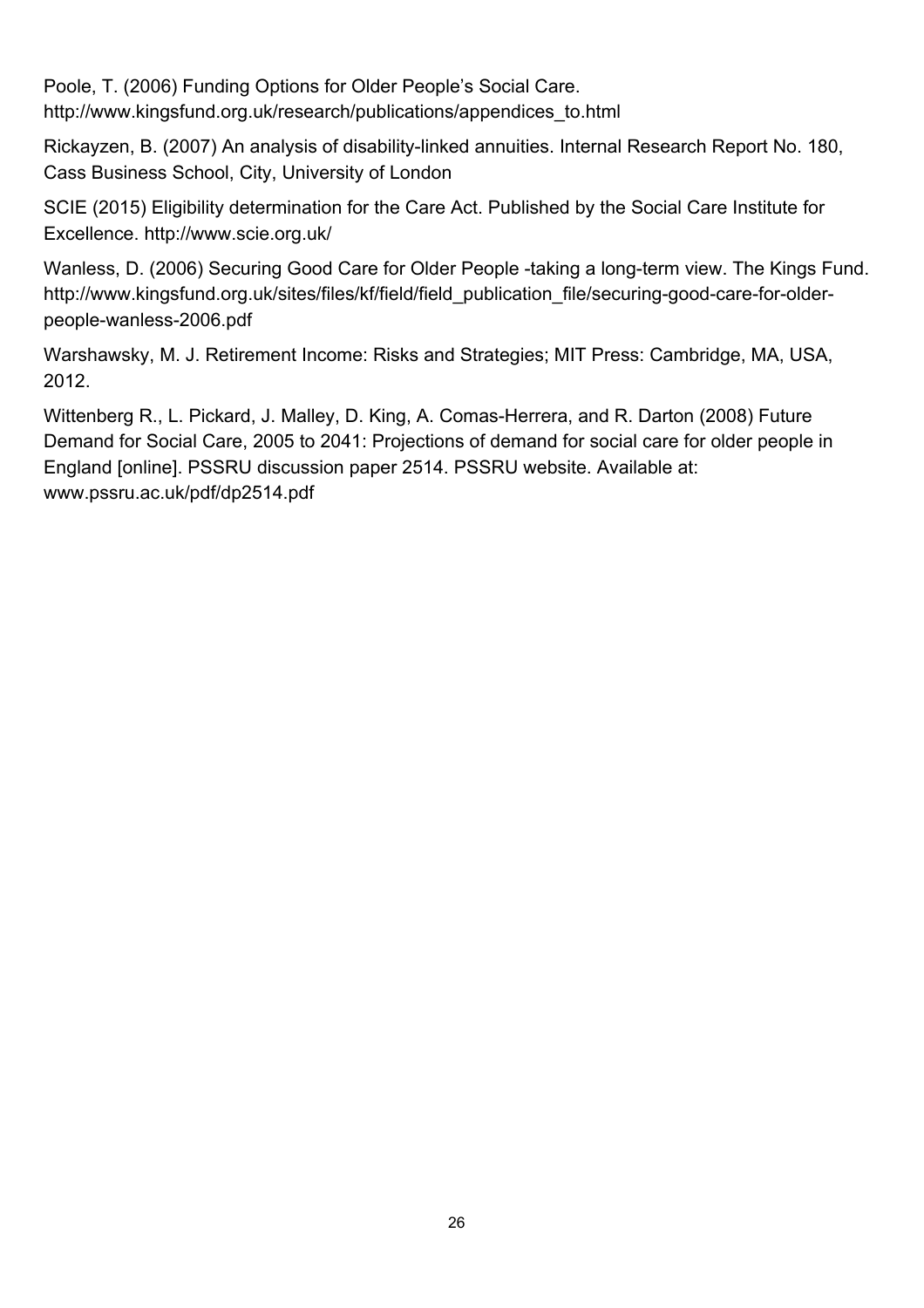### **APPENDIX: Premium calculations**

#### **A1.1 Calculating the present value of the benefits**

As mentioned in Sections 1.1 and 4, the product we are considering pays two levels of benefits based on the level of disability of the policyholder. We can generalise these annuity benefits as follows (noting that Z will be greater than Y):

- £ Y per annum whilst person moderately disabled
- £ Z per annum whilst person severely disabled
- [No payments made whilst person in good health]

For convenience, we assume that everyone has the same age dependent mortality rates regardless of the care pathway. We further assume the following:

- The annuity is paid continuously
- The annuity increases in payment (continuously) at *k*% per annum
- The discount rate is *i%* per annum
- *pf %* of policyholders go down care pathway *f* where *f* = 1, 2, 3 or 4

We now consider the present value of the benefits in respect of an individual who has purchased the product at age *a.* This is calculated using the weighted present value of the four different pathways as follows:

 $PV_{B} = p_{1} \times PV_{1} + p_{2} \times PV_{2} + p_{3} \times PV_{3} + p_{4} \times PV_{4}$ 

Where  $PV_{B}$  = Present value of the benefits

 $PV_f$  = Present value of the benefits for pathway *f* (where  $f = 2$ , 3 or 4)

 $PV_1 = 0$  (since no benefit is paid for pathway 1)

Using standard actuarial notation we have:

$$
PV_{2} = \sum_{t=a+c_{2}^{m}}^{\infty} \frac{d_{t}}{1_{a}} \times \overline{S}^{\frac{j\%}{C_{2}^{m}}}\times V^{t+\frac{1}{2}-a} \times Y
$$
  
\n
$$
PV_{3} = \sum_{t=a+c_{3}^{m}+c_{3}^{s}}^{\infty} \frac{d_{t}}{1_{a}} \left(\overline{S}^{\frac{j\%}{C_{3}^{m}}}\times Y \times (1+i)^{c_{3}^{s}} + \overline{S}^{\frac{j\%}{C_{3}^{s}}}\times Z\right) \times V^{t+\frac{1}{2}-a}
$$
  
\n
$$
PV_{4} = \sum_{t=a+c_{4}^{s}}^{\infty} \frac{d_{t}}{1_{a}} \times \overline{S}^{\frac{j\%}{C_{3}^{s}}}\times Z \times V^{t+\frac{1}{2}-a}
$$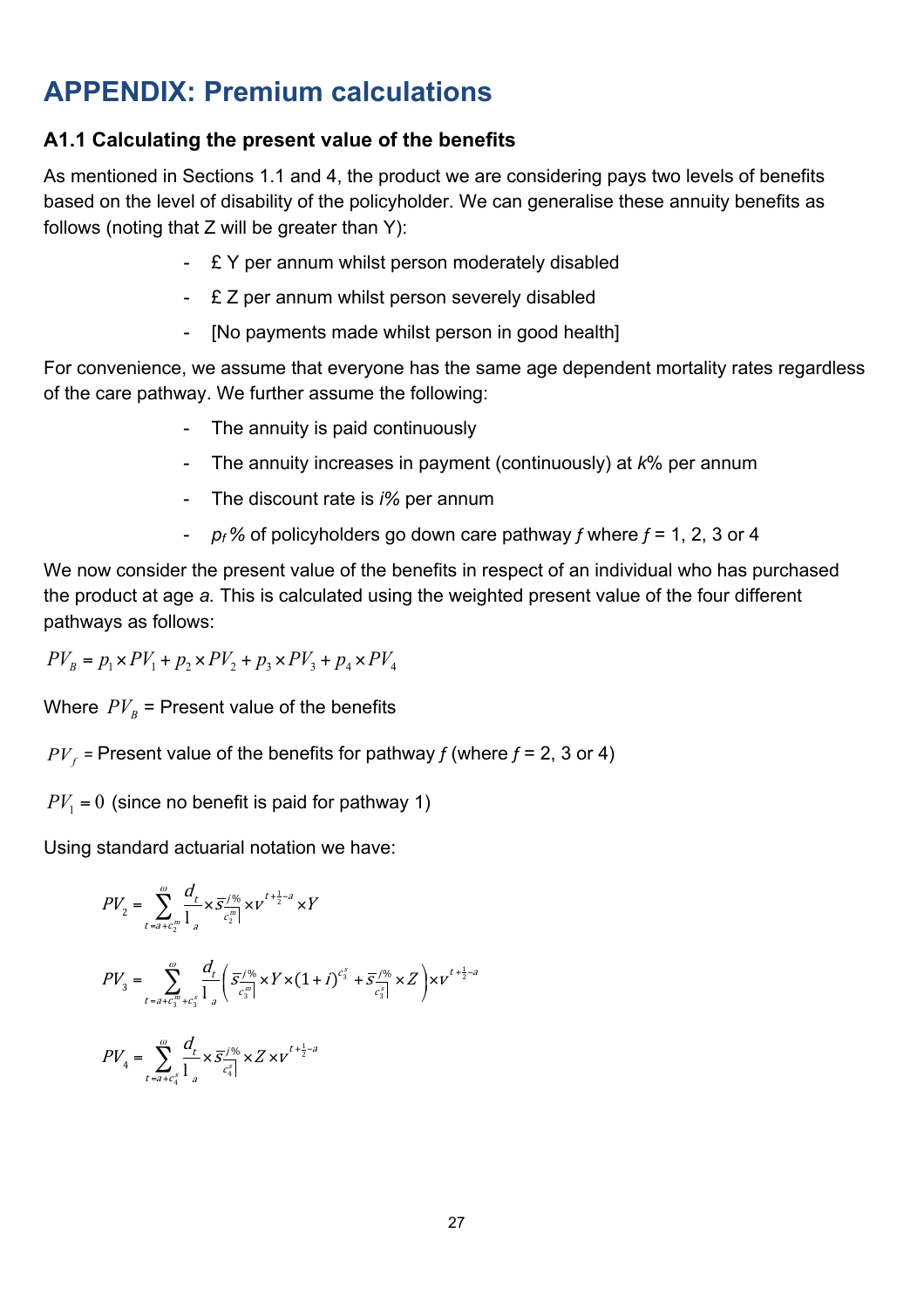where  $\frac{1}{1} = \frac{1+k}{1} \Rightarrow j = \frac{1}{1}$  $\frac{1}{1+j} = \frac{1+k}{1+i} \Rightarrow j = \frac{1-k}{1+i}$ 

 $\frac{1}{a}$  is the number of people who are aged exactly  $a$ 

 $\omega$  is the limiting age for the life table

 $d_t$  is the number people dying between age *t* and  $t + 1$ 

 $\bar{z}_{\overline{\mathbb{A}}}^{\mathcal{I}\%}$ is the accumulated amount a person would get if they invested a continuously paid annuity of £1 per annum for a period of *r* years at a rate of interest of *j*% per annum

We assume that, regardless of age at purchase, the same percentage of people will eventually need care before they die. However, we also make the assumption that to trigger care, the individual must survive a certain number of years i.e. the individual can only go down pathway 2 if they survive  ${\mathcal C}^{\,m}_2$ years. For older ages this probability of survival becomes significant as it moves further away from 1.

The fact that, at older ages, a substantial proportion of people die each year causes a problem in ensuring that a fixed proportion of lives need care i.e. when a significant number of people die before they can trigger a care benefit then the overall percentage of people needing care will be lower than the fixed percentage mentioned above. To compensate for this, we gross-up the percentage of people needing care by the reciprocal of the probability of surviving the period until the first disability benefit can be triggered.

So if we are considering the second path

$$
PV_{2} = \sum_{t=a+c_{2}^{m}} \frac{d_{t}}{1 - e^{m}} \times \overline{S}^{\frac{j\%}{2}}_{c_{2}^{m}} \times v^{t+\frac{1}{2}-a} \times Y
$$

Then, to trigger a payment, the life has to survive for  $\,mathcal{C}^{\,m}_2$ years and hence the adjustment to be

$$
\text{made is } \frac{l_a}{l_{a+c_2^m}}.
$$

And hence

$$
PV_{2} = \sum_{t=a+c_{2}^{m}}^{\omega} \frac{d_{t}}{1_{a}} \times \overline{s}^{\frac{j\%}{c_{2}^{m}}}\times V^{t+\frac{1}{2}-a} \times Y \times \frac{1_{a}}{1_{a+c_{2}^{m}}} = \sum_{t=a+c_{2}^{m}}^{\omega} \frac{d_{t}}{1_{a+c_{2}^{m}}}\times \overline{s}^{\frac{j\%}{c_{2}^{m}}}\times V^{t+\frac{1}{2}-a} \times Y
$$
  
\n
$$
PV_{3} = \sum_{t=a+c_{3}^{m}}^{\omega} \frac{d_{t}}{1_{a+c_{3}^{m}}}\left(\overline{s}^{\frac{j\%}{c_{3}^{m}}}\times Y \times (1+i)^{c_{3}^{s}} + \overline{s}^{\frac{j\%}{c_{3}^{s}}}\times Z\right) \times V^{t+\frac{1}{2}-a}
$$
  
\n
$$
PV_{4} = \sum_{t=a+c_{4}^{s}}^{\omega} \frac{d_{t}}{1_{a+c_{4}^{s}}}\times \overline{s}^{\frac{j\%}{c_{4}^{s}}}\times Z \times V^{t+\frac{1}{2}-a}
$$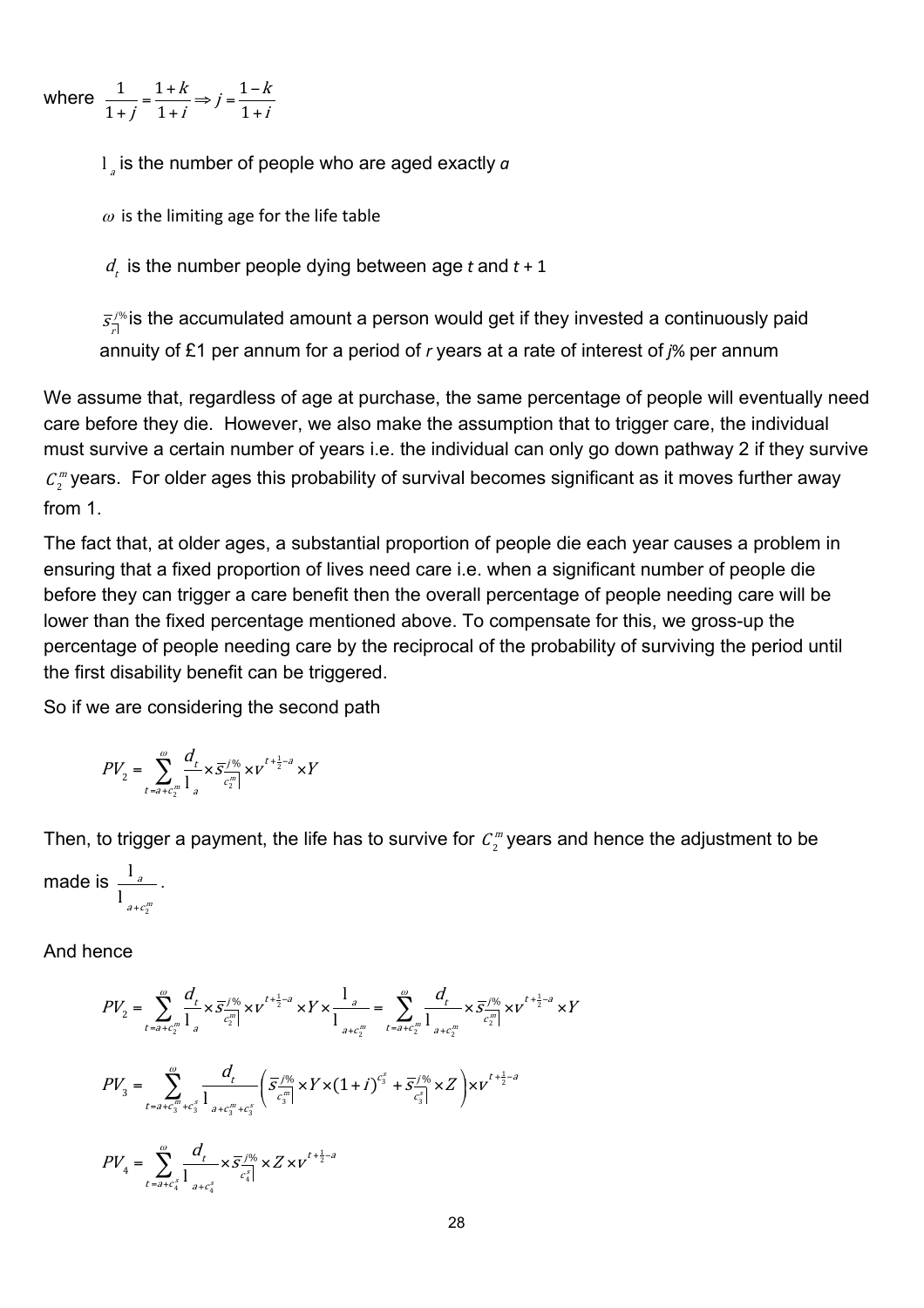#### **1.2 Calculating the premiums**

Having derived the present value of benefits, we now turn our attention to the calculation of the premiums for the three methods of payment: (a) single premium; (b) regular payments; (c) using housing equity.

#### (a) Single Premium

As the single premium is paid at the commencement of the policy then, assuming that we are pricing using the actuarial equivalence principle, this equates to the present value of the benefits calculated above.

#### (b) Regular Premium

As the regular premiums are paid annually in advance until moderate or severe care is required (or until death if no care is required) the present value of the premiums received will depend on the care paths taken by the policyholders.

We define  $PV_p$  to be the present value of the paid premiums, assuming that the premium is £1 per annum paid annually in advance.

$$
PV_{p} = p_{1} \times PV_{1}^{p} + p_{2} \times PV_{2}^{p} + p_{3} \times PV_{3}^{p} + p_{4} \times PV_{4}^{p}
$$

Where:

 $PV_{\ell}^p$  = Present value of premiums received for policyholder who goes down care pathway  $f$ 

For policyholders who go down pathway 1 (i.e. they die without requiring care) premiums are paid until death hence:

$$
PV_1^p = \sum_{t=a}^{\omega} \frac{1}{1} \times v^{t-a}
$$

For pathways 2, 3 and 4, the premiums cease when the policyholder first triggers a care payment.

Defining  $a_{\overline{A}}$  as the present value at time 0 of the annuity of £1 per annum paid annually at the end of each year for a period of *r* years, we obtain the following expressions:

$$
PV_2^P = \sum_{t=a+c_2^m}^{\omega} P \times \frac{d_t}{1_{a+c_2^m}} \times \left( a_{t-a-c_2^m} + 1 \right)
$$
  
\n
$$
PV_3^P = \sum_{t=a+c_3^m+c_3^s}^{\omega} \frac{1}{1_{a+c_3^m+c_3^s}} \times \left( a_{t-a-c_3^m-c_3^s} + 1 \right)
$$
  
\n
$$
PV_4^P = \sum_{t=a+c_4^s}^{\omega} P \times \frac{d_t}{1_{a+c_4^s}} \times \left( a_{t-a-c_4^s} + 1 \right)
$$

Therefore, the annual premium will be calculated as

 $\frac{1}{a+c_4^s}$   $\frac{1}{a+c_4^s}$   $\left\{ \begin{array}{c} t-a-1 \\ t-a \end{array} \right.$ 

 $t=a+c_a^s$   $1$   $t-a-c$ 

 $p$   $\mathbf{v}$   $\mathbf{n}$ .  $\mathbf{v}$ 

 $PV_{\cdot}^{\rho}$  =  $\sum_{r} P \times \frac{1}{r} \times |r|$ 

$$
PV_{B}\not/_{PV_{P}}.
$$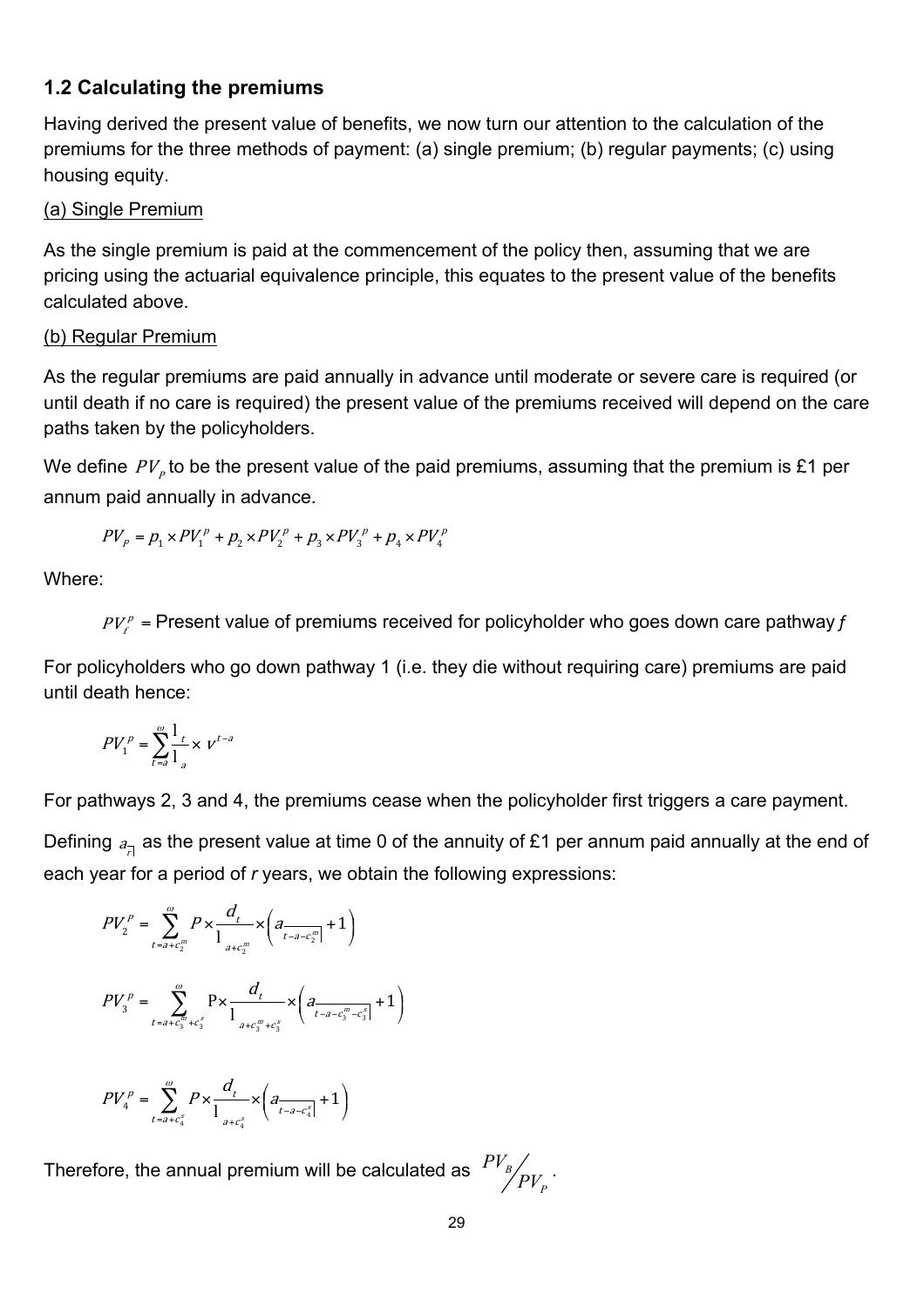We should note that the above formulae can be modified so that the maximum term can be capped at a specified age.

#### (c) Housing Equity

Let us consider an individual living in their home. We need to calculate the present value that £1 of current housing stock is worth when the house is sold; that is when the person either dies or enters a residential care home (i.e. triggers the higher claim benefit). To be able to determine this amount we need to consider how quickly the house value appreciates between the point of purchase and the point of sale, and we then discount this back to the point when the product is purchased. This will allow us to calculate the current value of the home which must be used to pay for future care. This value will then be used to calculate the percentage of the house ceded to the insurance company.

Let house price inflation be *h*% per annum, and assume that death or moving into care occurs halfway through the year of age.

We define  $PV_p$  to be the present value of £1 of current housing capital realised on the sale of the home.

$$
PV_{p} = p_{1} \times PV_{1}^{p} + p_{2} \times PV_{2}^{p} + p_{3} \times PV_{3}^{p} + p_{4} \times PV_{4}^{p}
$$

Where:

 $PV<sub>f</sub><sup>p</sup>$  = Present value of £1 of current housing capital realised on the sale of the home for policyholder who goes down care pathway *f*

$$
PV_{1}^{p} = \sum_{t=a}^{\omega} \frac{d_{t}}{l_{a}} \times v^{t-a+\frac{1}{2}} \times (1+h)^{t-a+\frac{1}{2}}
$$
\n
$$
PV_{2}^{p} = \sum_{t=a+c_{2}^{m}}^{\omega} \frac{d_{t}}{l_{a+c_{2}^{m}}} \times v^{t-a+\frac{1}{2}} \times (1+h)^{t-a+\frac{1}{2}}
$$
\n
$$
PV_{3}^{p} = \sum_{t=a+c_{3}^{m}+c_{3}^{s}}^{\omega} \frac{d_{t}}{l_{a+c_{3}^{m}+c_{3}^{s}}} \times v^{t-a-c_{3}^{s}+\frac{1}{2}} \times (1+h)^{t-a-c_{3}^{s}+\frac{1}{2}}
$$
\n
$$
PV_{4}^{p} = \sum_{t=a+c_{4}^{s}}^{\omega} \frac{d_{t}}{l_{a+c_{4}^{s}}} \times v^{t-a-c_{4}^{s}+\frac{1}{2}} \times (1+h)^{t-a-c_{4}^{s}+\frac{1}{2}}
$$

Therefore, the current housing capital to be ceded will be calculated as  $^{F \nu_B}$ *P*  $\frac{PV_{_B}}{PV_{_P}}$  . This value would then be converted into a percentage of the home to be ceded to the insurance company.

If instead the care is to be repaid by a loan of a fixed monetary amount - with a mortgage rate of *m*% per annum then above equations are the same, but with *h*% replaced by *m*%.